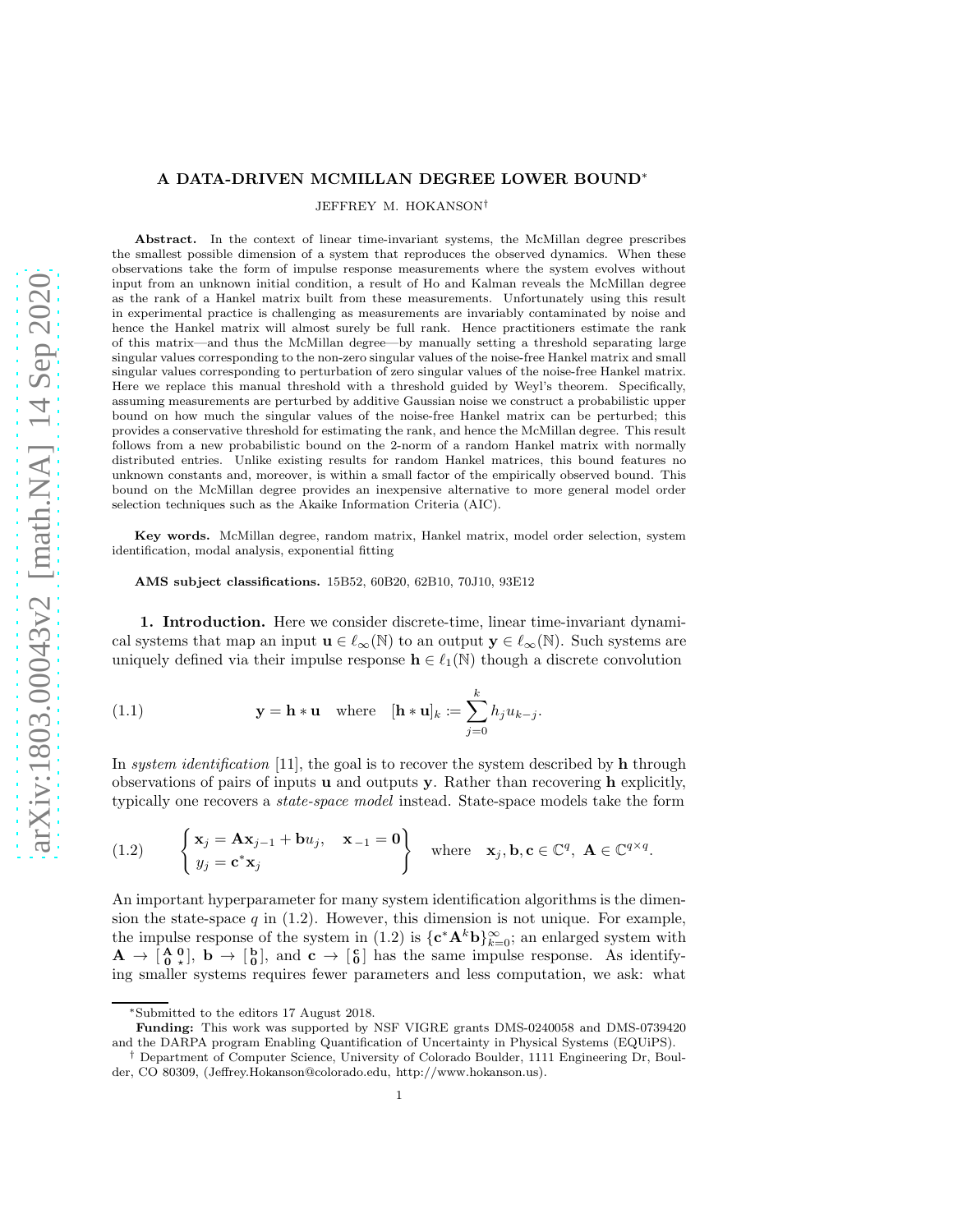is the smallest possible state-space system whose impulse response is h? This is the McMillan degree [\[25,](#page-14-0) Rmk. 6.7.4],

<span id="page-1-0"></span>(1.3) 
$$
\mathcal{M}(\mathbf{h}) \coloneqq \min_{q \in \mathbb{N}} q \text{ s.t. } \exists \mathbf{b}, \mathbf{c} \in \mathbb{C}^q, \ \mathbf{A} \in \mathbb{C}^{q \times q} \text{ with } h_k = \mathbf{c}^* \mathbf{A}^k \mathbf{b} \ \forall k \in \mathbb{N},
$$

named in honor of Brockway McMillan's pioneering work on this subject [\[18,](#page-14-1) [19\]](#page-14-2). Remarkably, the McMillan degree can be computed without explicitly recovering a *minimal realization* with matrices  $\mathbf{A}$ ,  $\mathbf{b}$ , and  $\mathbf{c}$  appearing in the optimizer of [\(1.3\).](#page-1-0)

<span id="page-1-2"></span>THEOREM 1.1 (Ho and Kalman [\[12,](#page-14-3) Thm. 2 Cor.]). Let  $\mathbf{H}_{\infty}$  denote the infinite Hankel matrix built from  $\mathbf{h} \in \ell_1(\mathbb{N})$ , then

(1.4) 
$$
\mathcal{M}(\mathbf{h}) = \text{rank}(\mathbf{H}_{\infty}) := \sup_{n \in \mathbb{N}} \text{ rank}(\mathbf{H}_{n,n}) \quad \text{where} \quad \mathbf{H}_{\infty} := \begin{bmatrix} h_0 & h_1 & h_2 & \cdots \\ h_1 & h_2 & h_3 & \cdots \\ h_2 & h_3 & h_4 & \cdots \\ \vdots & \vdots & \vdots & \ddots \end{bmatrix}
$$

and  $\mathbf{H}_{m,n} \in \mathbb{C}^{m \times n}$  denotes the  $m \times n$  leading principal submatrix of  $\mathbf{H}_{\infty}$ .

At first glance, it would appear straightforward to apply Ho and Kalman's result to estimate the McMillan degree in experimental practice. By providing an impulse response input,  $\mathbf{u} = \{1, 0, 0, 0, \ldots\}$ , we can directly measure the impulse response h in the output y. However, this poses two challenges. One is that we necessarily only measure finite data and hence cannot build the infinite-dimensional matrix  $\mathbf{H}_{\infty}$ . Instead we can only construct a lower bound on the McMillan degree from the rank of  $\mathbf{H}_{m,n}$ . A more substantive challenge is that experimental measurements are invariably contaminated with noise. So rather than measuring  $h_k$ , we can only measure a noisy version  $\tilde{h}_k$ . If we build the analogous Hankel matrix  $\widetilde{\mathbf{H}}_{m,n} \in \mathbb{C}^{m \times n}$  from  $\widetilde{h}_k$ ,

$$
(1.5) \quad \mathbf{H}_{m,n} := \begin{bmatrix} h_0 & h_1 & \cdots & h_{n-1} \\ h_1 & h_2 & \cdots & h_n \\ \vdots & & & \vdots \\ h_{m-1} & h_m & \cdots & h_{m+n-2} \end{bmatrix} \quad \widetilde{\mathbf{H}}_{m,n} := \begin{bmatrix} \widetilde{h}_0 & \widetilde{h}_1 & \cdots & \widetilde{h}_{n-1} \\ \widetilde{h}_1 & \widetilde{h}_2 & \cdots & \widetilde{h}_n \\ \vdots & & & \vdots \\ \widetilde{h}_{m-1} & \widetilde{h}_m & \cdots & \widetilde{h}_{m+n-2} \end{bmatrix},
$$

then even if  $\mathbf{H}_{m,n}$  is low rank,  $\mathbf{H}_{m,n}$  may be, and likely is, full rank. Thus we cannot naively apply Ho and Kalman's theorem to compute the McMillan degree.

1.1. Lower Bound. Weyl's theorem provides a way to use Ho and Kalman's theorem to obtain a lower bound for the McMillan degree. Recall the rank of any matrix  $\mathbf{A} \in \mathbb{C}^{m \times n}$  is the number of nonzero singular values; denoting the kth singular value of **A** as  $\sigma_k(A)$ 

<span id="page-1-1"></span>(1.6) 
$$
\text{rank}(\mathbf{A}) = \sum_{k=1}^{\min(m,n)} \mathbb{I}[\sigma_k(\mathbf{A})], \qquad \mathbb{I}[\alpha] \coloneqq \begin{cases} 0, & \alpha < 0; \\ 1, & \alpha \geq 0; \end{cases}
$$

where  $\mathbb I$  is the indicator function. Using Weyl's theorem [\[14,](#page-14-4) Cor. 7.3.8] provides a bound connecting the singular values of  $\mathbf{H}_{m,n}$  and  $\mathbf{H}_{m,n}$ :

(1.7) 
$$
|\sigma_k(\widetilde{\mathbf{H}}_{m,n}) - \sigma_k(\mathbf{H}_{m,n})| \leq ||\widetilde{\mathbf{H}}_{m,n} - \mathbf{H}_{m,n}||_2.
$$

This provides a lower bound on the singular values of  $\mathbf{H}_{m,n}$ :

(1.8) 
$$
\sigma_k(\mathbf{H}_{m,n}) \geq \sigma_k(\mathbf{H}_{m,n}) - ||\mathbf{H}_{m,n} - \mathbf{H}_{m,n}||_2.
$$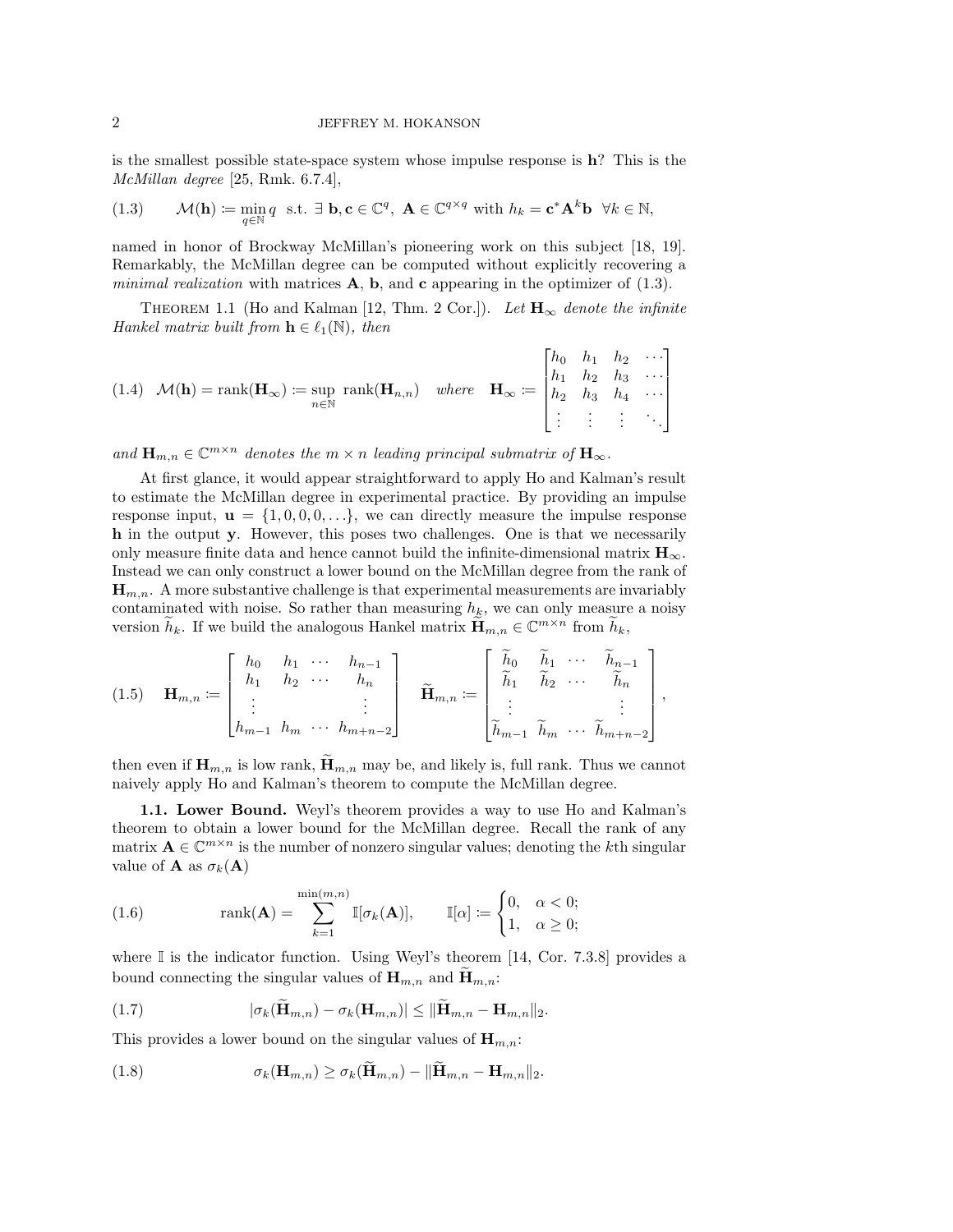<span id="page-2-1"></span><span id="page-2-0"></span>

FIG. 1.1. An example estimating the McMillan degree using the singular values of  $\mathbf{H}_{17,16}$ . Here the true impulse response h was generated from a real state-space system with McMillan degree six with  $A = diag[0.9 - 0.4i, 0.9 + 0.4i, 0.9 + 0.2i, 0.9 - 0.2i, 0.7, 0.60], b = 1, and c = 1. On the$ left, even with no noise all the singular values of  $\mathbf{H}_{17,16}$  are nonzero as a result of finite precision computation, but it is easy to identify a threshold for computing the rank of  $\tilde{H}_{17,16}$ . In the middle with a moderate amount of noise, the magnitude of the trailing singular values has increased, but visually we can still identify a threshold for identfying the McMillan degree. Note that the bound given in [Theorem](#page-6-0) 3.1 matches visual intuition. On the right with a significant amount of noise the bound underestimates the McMillan degree as four. This is as expected as our result only provides a lower bound on the McMillan degree.

Combining this result, equation [\(1.6\),](#page-1-1) and [Theorem 1.1](#page-1-2) provides a lower bound on the McMillan degree

<span id="page-2-2"></span>(1.9) 
$$
\mathcal{M}(\mathbf{h}) \ge \text{rank}(\mathbf{H}_{m,n}) \ge \sum_{k=1}^{\min(m,n)} \mathbb{I}[\sigma_k(\widetilde{\mathbf{H}}_{m,n}) - ||\widetilde{\mathbf{H}}_{m,n} - \mathbf{H}_{m,n}||_2].
$$

Although this bound requires computing a quantity we cannot measure—namely the threshold  $\|\mathbf{H}_{m,n} - \mathbf{H}_{m,n}\|_2$ —if this threshold is sufficiently small, we can visually identify an appropriate approximate threshold as illustrated in [Figure 1.1;](#page-2-1) see, e.g., [\[24,](#page-14-5) subsec. 3.5]. This is necessary even with exact data in  $\mathbf{H}_{m,n}$  (rounding to floating point accuracy) as computing the SVD using standard, backward stable algorithms implies we recover the singular values of a nearby  $\mathbf{H}_{m,n}$ , not those of  $\mathbf{H}_{m,n}$ .

1.2. Bounding Noise. In order to make the lower bound on the McMillan degree in [\(1.9\)](#page-2-2) practical, we must estimate the threshold  $\|\mathbf{H}_{m,n} - \mathbf{H}_{m,n}\|_2$ . Here we make the assumption that the noise in  $h_k$  is additive and independent of  $h_k$  so that  $h_k = h_k + g_k$ . Thus the threshold is the 2-norm of a structured random matrix  $\mathbf{G}_{m,n}$ :

<span id="page-2-3"></span>(1.10) 
$$
\mathbf{G}_{m,n} \coloneqq \begin{bmatrix} g_0 & g_1 & \cdots & g_{n-1} \\ g_1 & g_2 & \cdots & g_n \\ \vdots & & & \vdots \\ g_{m-1} & g_m & \cdots & g_{m+n-2} \end{bmatrix} = \widetilde{\mathbf{H}}_{m,n} - \mathbf{H}_{m,n}.
$$

In this paper we construct a probabilistic upper bound on  $\|\mathbf{G}_{m,n}\|_2$  in [Theorem 3.1](#page-6-0) under the assumption that  ${g_k}_{k=0}^\infty$  samples two variants of Gaussian random noise.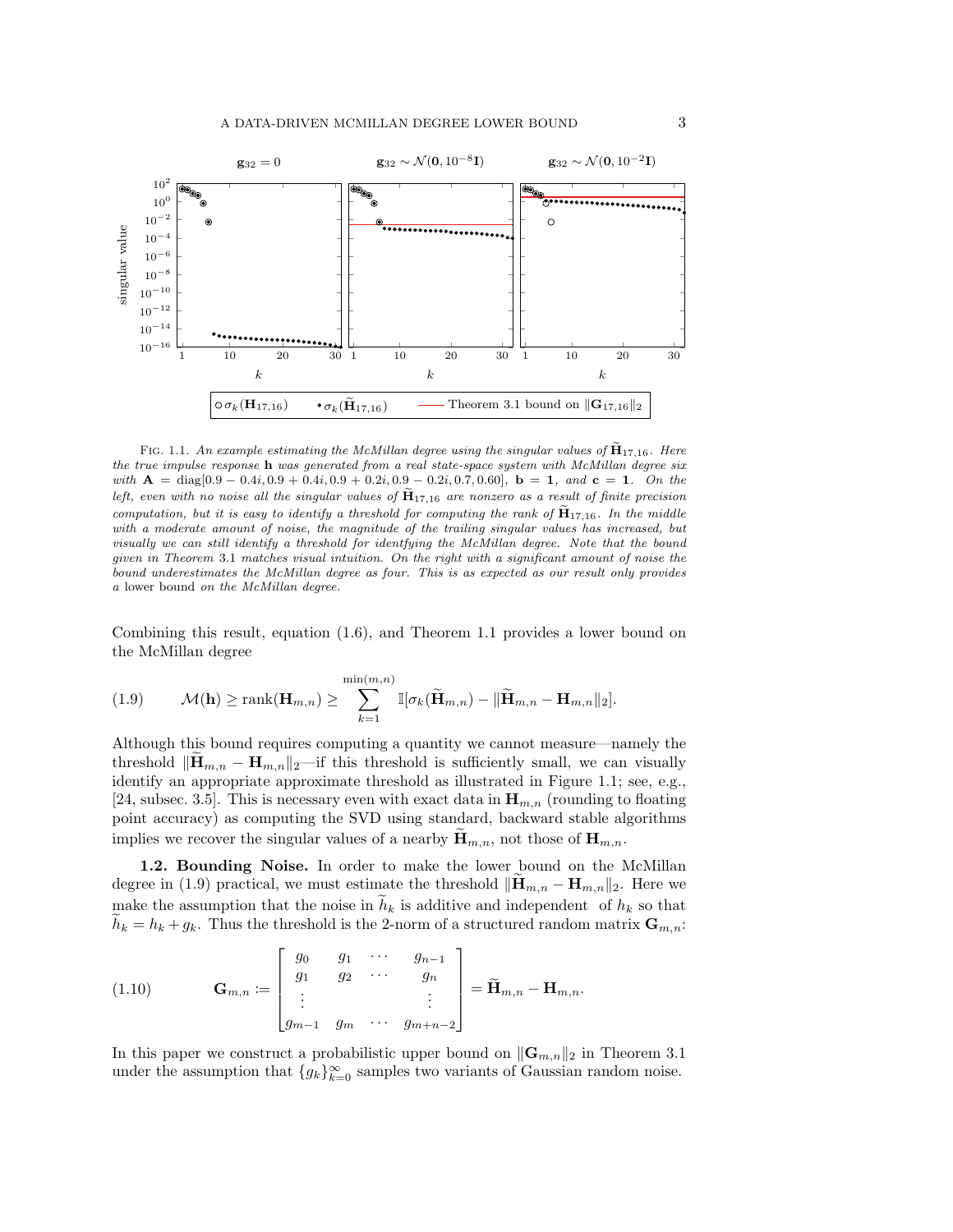## 4 JEFFREY M. HOKANSON

1.2.1. Real Gaussian. The first case considers real-valued Gaussian random noise. Here we denote the first N entries of  $\{g_k\}_{k=0}^{\infty}$  as the vector  $\mathbf{g}_N \in \mathbb{R}^N$  and assume  $g_N$  samples a real-valued multivariate normal distribution with mean zero and covariance  $\Sigma \in \mathbb{R}^{N \times N}$ , denoted  $\mathbf{g}_N \sim \mathcal{N}(\mathbf{0}, \Sigma)$  where  $\Sigma$  is a symmetric positive definite (SPD) matrix;  $\mathbf{g}_N$  has probability density

(1.11) 
$$
p(\mathbf{g}_N) = (2\pi)^{-\frac{N}{2}} (\det \mathbf{\Sigma})^{-\frac{1}{2}} \exp[-\frac{1}{2}\mathbf{g}_N^{\top} \mathbf{\Sigma}^{-1} \mathbf{g}_N].
$$

1.2.2. Complex Gaussian. The second case considers complex-valued Gaussian random noise, again denoting the first N entries of  $\{g_k\}_{k=0}^{\infty}$  as  $\mathbf{g}_N \in \mathbb{C}^N$ . Complex normal distributions require more care to define than their real counterparts. One approach is to describe  $g_N$  in terms of its real and imaginary parts,

(1.12) 
$$
\begin{bmatrix} \text{Re}\,\mathbf{g}_N \\ \text{Im}\,\mathbf{g}_N \end{bmatrix} \sim \mathcal{N}\left(\begin{bmatrix} \mathbf{0} \\ \mathbf{0} \end{bmatrix}, \begin{bmatrix} \boldsymbol{\Sigma}_{11} & \boldsymbol{\Sigma}_{12} \\ \boldsymbol{\Sigma}_{12}^{\top} & \boldsymbol{\Sigma}_{22} \end{bmatrix}\right)
$$
 where  $\begin{bmatrix} \boldsymbol{\Sigma}_{11} & \boldsymbol{\Sigma}_{12} \\ \boldsymbol{\Sigma}_{12}^{\top} & \boldsymbol{\Sigma}_{22} \end{bmatrix}$  is SPD.

Instead we follow Schreier and Scharf [\[23\]](#page-14-6) and characterize  $g_N$  via an augmented complex vector  $\underline{\mathbf{g}}_N \in \mathbb{C}^{2N}$  containing  $\underline{\mathbf{g}}_n$  and its conjugate  $\overline{\mathbf{g}}_N$  [\[23,](#page-14-6) sec. 2.[1](#page-3-0)]<sup>1</sup>

(1.13) 
$$
\underline{\mathbf{g}}_{N} \coloneqq \begin{bmatrix} \mathbf{g}_{N} \\ \overline{\mathbf{g}}_{N} \end{bmatrix} = \begin{bmatrix} \mathbf{I} & i\mathbf{I} \\ \mathbf{I} & -i\mathbf{I} \end{bmatrix} \begin{bmatrix} \text{Re}\,\mathbf{g}_{N} \\ \text{Im}\,\mathbf{g}_{N} \end{bmatrix}
$$

Now consider the covariance of  $\underline{\mathbf{g}}_N$ . As the expected value of  $\underline{\mathbf{g}}_N$  is zero, the covariance matrix is simply the expected value of the outer product  $\underline{\mathbf{g}}_n \underline{\mathbf{g}}_n^*$  (cf. [\[23,](#page-14-6) sec. 2.2])

.

$$
(1.14) \quad \mathbb{E}(\underline{\mathbf{g}}_N \underline{\mathbf{g}}_N^*) = \mathbb{E}\left(\begin{bmatrix} \mathbf{I} & i\mathbf{I} \\ \mathbf{I} & -i\mathbf{I} \end{bmatrix} \begin{bmatrix} \text{Re}\,\underline{\mathbf{g}}_N \\ \text{Im}\,\underline{\mathbf{g}}_N \end{bmatrix}^* \begin{bmatrix} \text{Re}\,\underline{\mathbf{g}}_N \\ \text{Im}\,\underline{\mathbf{g}}_N \end{bmatrix}^* \begin{bmatrix} \mathbf{I} & i\mathbf{I} \\ \mathbf{I} & -i\mathbf{I} \end{bmatrix}^* \right) \n= \begin{bmatrix} \Sigma_{11} + \Sigma_{22} - i\Sigma_{12} + i\Sigma_{12}^\top & \Sigma_{11} - \Sigma_{22} + i\Sigma_{12} + i\Sigma_{12}^\top \\ \Sigma_{11} - \Sigma_{22} - i\Sigma_{12} - i\Sigma_{12}^\top & \Sigma_{11} + \Sigma_{22} + i\Sigma_{12} - i\Sigma_{12}^\top \end{bmatrix} = \begin{bmatrix} \Gamma & \widetilde{\Gamma} \\ \widetilde{\Gamma}^* & \overline{\Gamma} \end{bmatrix}.
$$

In contrast with real normal distributions, which are completely described by their mean and covariance, describing  $g_N$  requires the mean, the Hermitian *covariance* matrix  $\mathbf{\Gamma} \in \mathbb{C}^{N \times N}$ , and the symmetric complementary covariance matrix  $\widetilde{\mathbf{\Gamma}} \in \mathbb{C}^{N \times N}$ .

There is a case where specifying a complex normal distribution simplifies and the resulting random variable acts similar to the real case. For a generic complex random variable z we say:

- **z** is proper if the complementary covariance  $\mathbb{E}[(\mathbf{z}-\mathbb{E}[\mathbf{z}])(\mathbf{z}-\mathbb{E}[\mathbf{z}])^{\top}]$  is zero [\[23,](#page-14-6) Def. 2.1];
- **z** is *circular* if the probability density of any complex rotation  $e^{i\theta}$ **z** for  $\theta \in$  $[0, 2\pi)$  is identical to that of **z** [\[23,](#page-14-6) Def. 2.4] (this requires  $\mathbb{E}[z] = 0$ ).

For a complex normally distributed random variable z with zero mean, z is proper if and only if z is circular [\[23,](#page-14-6) Res. 2.11]. Hence circular Gaussian random variables are completely specified by their covariance  $\Gamma \in \mathbb{C}^{N \times N}$ . Here we exclusively consider circular Gaussian random variables, denoted  $\mathbf{g}_N \sim \mathcal{CN}(\mathbf{0}, \mathbf{\Gamma})$  where  $\mathbf{\Gamma} \in \mathbb{C}^{N \times N}$  is Hermitian positive definite; then  $\mathbf{g}_N \in \mathbb{C}^N$  has probability density [\[23,](#page-14-6) Res. 2.5]

(1.15) 
$$
p(\mathbf{g}_N) = \pi^{-n} \det(\mathbf{\Gamma}_N)^{-1} \exp[-\mathbf{g}_N^* \mathbf{\Gamma}^{-1} \mathbf{g}_N].
$$

<span id="page-3-0"></span><sup>&</sup>lt;sup>1</sup> We denote the conjugate of **g** by  $\overline{g}$  and the complex conjugate transpose of **g** by  $g^*$ ; whereas Schreier and Scharf denote the conjugate of g by  $g^*$  and the complex conjugate transpose of g by  $g^H$ .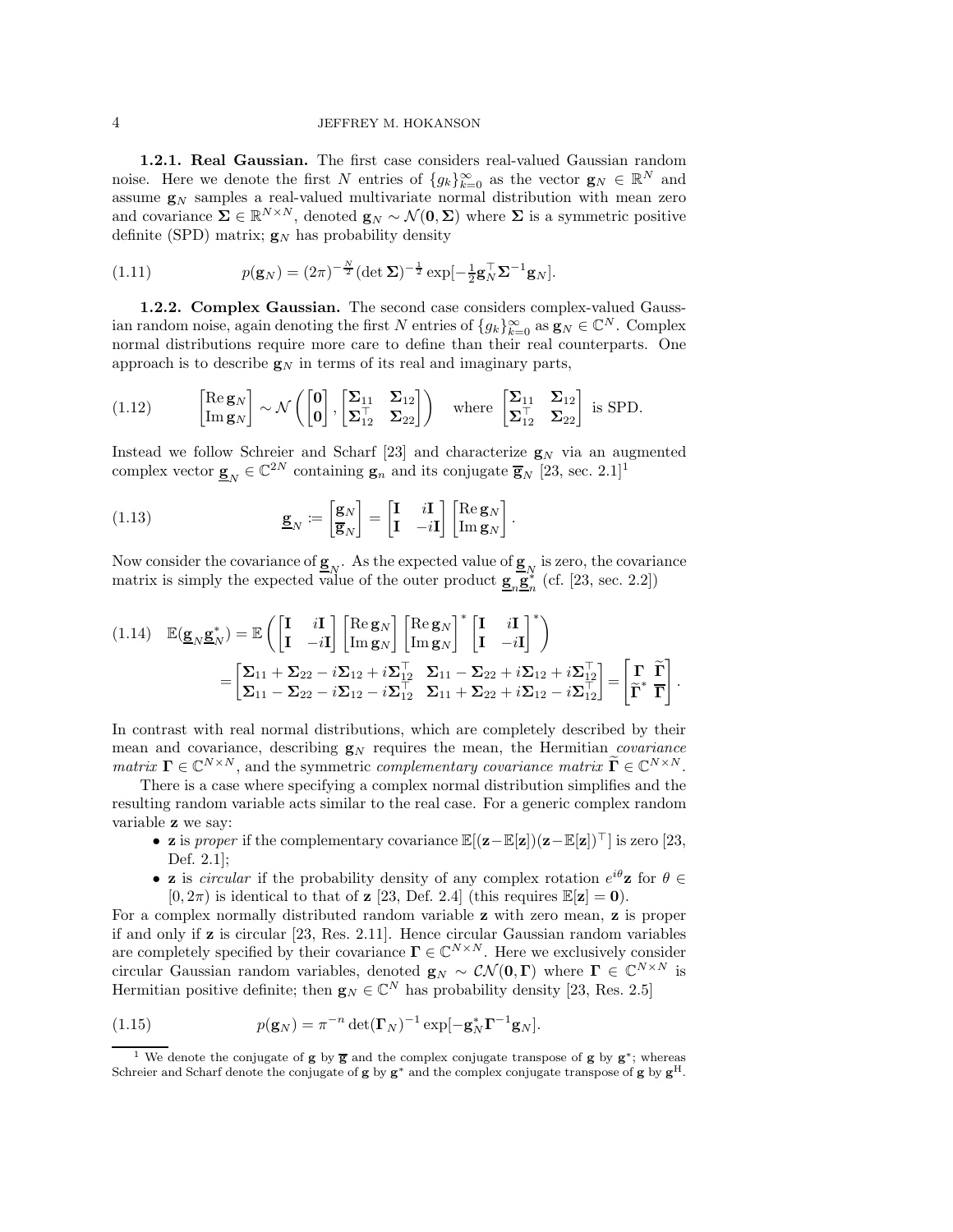<span id="page-4-2"></span>1.3. Related Problems. Estimating the McMillan degree via this Hankel matrix approach is closely related to many problems in system identification and signal processing [\[8\]](#page-13-1). For example, given a complex sinusoidal signal

(1.16) 
$$
y(t) = \sum_{k=1}^{q} \alpha_k e^{\omega_k t} \quad \alpha_k, \omega_k \in \mathbb{C},
$$

we can compute the number of components  $q$  by considering the McMillan degree of the sequence  $\{y(\delta j)\}_{j=0}^{\infty}$  for some time step  $\delta > 0$ ; cf. [\[8,](#page-13-1) subsec. 2.3].

1.4. Contributions. Here we develop a new probabilistic upper bound on the 2-norm of a random Hankel matrix  $\mathbf{G}_{m,n}$  in [Theorem 3.1](#page-6-0) based on a circulant em[bedding. Unlike existing results for random Hankel matrices \(summarized in sub](#page-4-0)section 2.2) we are able to obtain an upper bound with a fixed probability with no unknown constants matching existing asymptotic rate results. Combined with [\(1.9\),](#page-2-2) this upper bound on  $\|\mathbf{G}_{m,n}\|_2$  allows us to obtain a lower bound on the McMillan degree of noisy measurements of the impulse response  $\bf{h}$ , extending Ho and Kalman's result for noisy data. As illustrated in [section 6,](#page-11-0) this bound provides a practical estimate of the McMillan degree. Replacing this probabilistic upper bound on  $\|\mathbf{G}_{m,n}\|_2$ with an empirical estimate as described in [section 5](#page-11-1) provides an even sharper estimate. Finally, estimating the McMillan degree based on the singular values of a Hankel matrix compares favorably to model selection approaches such as the Akaike Information Criteria (AIC). Model selection requires identifying a minimal realization for each potential McMillan degree, a process that is both expensive and prone to identify an unrepresentative local minimum far from the global minimizer. By using our Hankel matrix approach for estimating the McMillan degree we avoid this expense and complication.

2. Background. Estimating the McMillan degree touches on four distinct domains: fast Hankel-vector products, structured random matrices, heuristics from engineering practice, and model order selection. In the following, we briefly review relevant results from each domain.

<span id="page-4-1"></span>**2.1. Fast Hankel Matrix-vector Products.** Although  $\widetilde{\mathbf{H}}_{m,n} \in \mathbb{C}^{m \times n}$  is a dense matrix, we can exploit the Hankel structure to provide fast matrix-vector products [\[22,](#page-14-7) sec. 3.4] and hence accelerate the computation of the SVD. One approach for fast Hankel vector products is to recognize a Hankel matrix can be embedded inside a circulant matrix, which in turn can be diagonalized by the discrete Fourier transform (DFT) matrix. This allows the product  $\mathbf{H}_{m,n}\mathbf{x}$  to be computed using only  $\mathcal{O}(N \log N)$  operations where  $N = m + n - 1$ , rather than the  $\mathcal{O}(mn)$  operations normally required. These inexpensive inner products can then accelerate the computation of the SVD when using an iterative eigensolver like ARPACK [\[16\]](#page-14-8), with the leading k singular values be computed in approximately  $\mathcal{O}(kN \log N)$  operations.

<span id="page-4-0"></span>2.2. Structured Random Matrices. The spectral properties of structured random matrices have only started to be explored in the past two decades. The distribution of the singular values of a random Hankel matrix (and hence the 2 norm) was posed as an open problem in a 1999 paper by Bai [\[3\]](#page-13-2). Byrc, Dembo, and Jiang were the first to establish the limiting spectral distribution for Hankel matrices with independent and identically distributed (iid) Gaussian entries in 2006 [\[5\]](#page-13-3). The next year, Meckes provided bounds on the distribution of the 2-norm under weaker assumptions that entries are uniformly subgaussian, independent, but not necessarily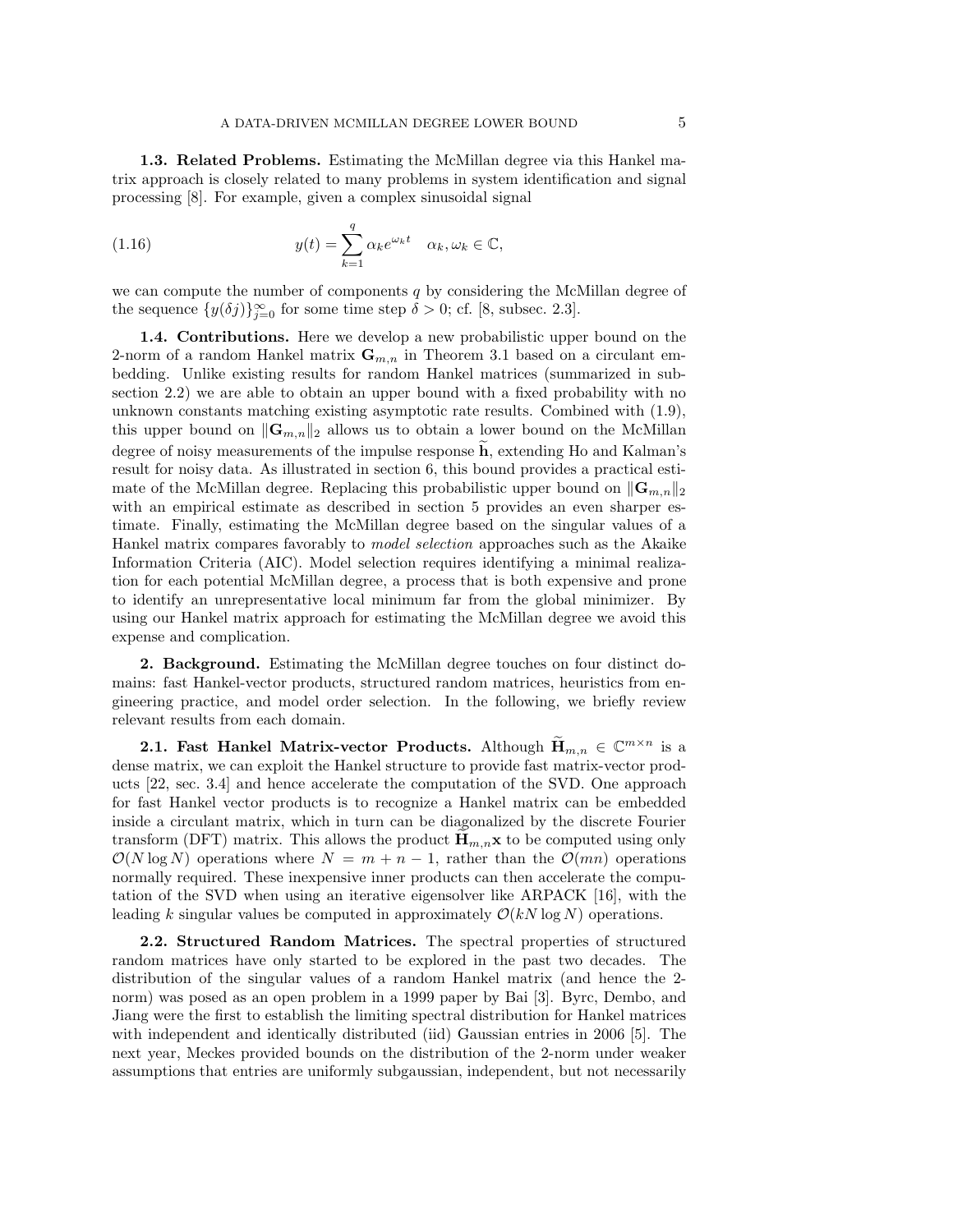identically distributed [\[20\]](#page-14-9). Combining Meckes' Theorem 1 and Theorem 3 we know the growth rate of  $\mathbb{E} \|\mathbf{G}_{n,n}\|_2$  as a function of n; assuming the entries of  $\mathbf{G}_{n,n}$  are iid Gaussian random variables with zero mean and unit variance, then there exists  $0 < c_1 < c_2$  such that

<span id="page-5-0"></span>(2.1) 
$$
c_1 \sqrt{n \log n} \le \mathbb{E} \|\mathbf{G}_{n,n}\|_2 \le c_2 \sqrt{n \log n} \quad \forall n > 0.
$$

Similar results were established under even weaker constraints for the distribution of the entries by Adamczak [\[1\]](#page-13-4) and Nekrutkin [\[21\]](#page-14-10); the latter also treated non-square Hankel matrices. Note that although our results require a more restrictive assumption that entries of  $\mathbf{G}_{n,n}$  sample a multivariate Gaussian distribution, we provide a different result: a computable probabilistic upper bound on  $\|\mathbf{G}_{n,n}\|_2$ .

2.3. Heuristics for Estimating McMillan Degree. Although rigorous estimates of the 2-norm of a random Hankel matrix have only been available for the past two decades, many authors in the 1970s, 1980s, 1990s recognized that the singular values of  $\mathbf{H}_{m,n}$  could be used to infer the McMillan degree. For example, in 1985 Juang and Pappa suggested picking a threshold manually to separate singular values into those associated with  $\mathbf{H}_{m,n}$  and those associated with noise [\[15,](#page-14-11) p.622]—a process that as illustrated in [Figure 1.1](#page-2-1) sometimes yields an obvious choice, but that sometimes can be misleading. This manual selection approach also appears in more recent work using matrices related to  $\mathbf{H}_{m,n}$ ; see, e.g., [\[17,](#page-14-12) §16.3], [\[29\]](#page-14-13), and [\[28\]](#page-14-14). Other authors have attempted to provide estimates of  $\|\mathbf{G}_{m,n}\|_2$  to select this threshold in [\(1.9\).](#page-2-2) For example, Holt and Antill bounded the norm of a Hankel matrix by its Frobenius norm [\[13,](#page-14-15) eq. (19)]. Assuming  $\mathbf{g}_{2n-1} \sim \mathcal{N}(\mathbf{0}, \epsilon \mathbf{I}),$ 

$$
(2.2) \qquad \|\mathbf{G}_{n,n}\|_2 \le \|\mathbf{G}_{n,n}\|_{\mathrm{F}} \quad \Longrightarrow \quad \mathbb{E}[\|\mathbf{G}_{n,n}\|_2] \le \mathbb{E}[\|\mathbf{G}_{n,n}\|_{\mathrm{F}}] = \sqrt{n^2 \mathbb{E}[g_0^2]} = n\epsilon
$$

However this bound is far too conservative: from [\(2.1\)](#page-5-0) we know  $\|\mathbf{G}_{n,n}\|_2$  grows with n like  $\mathcal{O}(\sqrt{n \log n})$ , whereas this bound is  $\mathcal{O}(n)$ . Another threshold that has been suggested when  $\mathbf{g}_{2n-1} \sim \mathcal{N}(\mathbf{0}, \epsilon \mathbf{I})$  is  $\epsilon \sqrt{n}$ ; see, e.g., [\[9,](#page-13-5) eq. (4.3)] and [\[26,](#page-14-16) §IV.C]. This is based on the expected value of  $\mathbf{H}_{n,n}^* \mathbf{H}_{n,n}$ 

(2.3) 
$$
\mathbb{E}[\widetilde{\mathbf{H}}_{n,n}^* \widetilde{\mathbf{H}}_{n,n}] = \mathbf{H}_{n,n}^* \mathbf{H}_{n,n} + \mathbb{E}[\mathbf{G}_{n,n}^* \mathbf{H}_{n,n}] + \mathbb{E}[\mathbf{H}_{n,n}^* \mathbf{G}_{n,n}] + \mathbb{E}[\mathbf{G}_{n,n}^* \mathbf{G}_{n,n}]
$$

$$
= \mathbf{H}_{n,n}^* \mathbf{H}_{n,n} + \epsilon^2 n \mathbf{I}
$$

whose eigenvalues are all shifted upwards by  $\epsilon^2 n$ ; hence the singular values of the matrix square root of  $\mathbb{E}[\widetilde{\mathbf{H}}_{n,n}^* \widetilde{\mathbf{H}}_{n,n}]$  are shifted upwards by  $\epsilon \sqrt{n}$ . However this threshold makes a mistake interchanging expectation and the eigenvalues: the eigenvalues of  $\mathbb{E}[\widetilde{\mathbf{H}}_{n,n}^*, \widetilde{\mathbf{H}}_{n,n}]$  are not the expected eigenvalues of  $\widetilde{\mathbf{H}}_{n,n}^*, \widetilde{\mathbf{H}}_{n,n}$ . The result is a threshold that is too permissive as it grows like  $\mathcal{O}(\sqrt{n})$  whereas we should expect  $\mathcal{O}(\sqrt{n \log n})$ .

2.4. Model Selection. Model selection provides an alternative perspective on estimating the McMillan degree using generic statistical tools for selecting the most parsimonious model among a set of candidate models. In the context of estimating the McMillan degree, the candidate models are realizations consisting of matrices  $A \in \mathbb{C}^{q \times q}$  and vectors  $b, c \in \mathbb{C}^q$  for differing dimensions q. There are a large number of different criteria for selecting the most parsimonious model, see, e.g., [\[6\]](#page-13-6). Here we focus on information theoretic approaches which score candidate models on both likelihood and number of parameters. The Akaike Information Criteria (AIC) [\[2\]](#page-13-7) is one such popular model selection criteria where the score of each model is proportional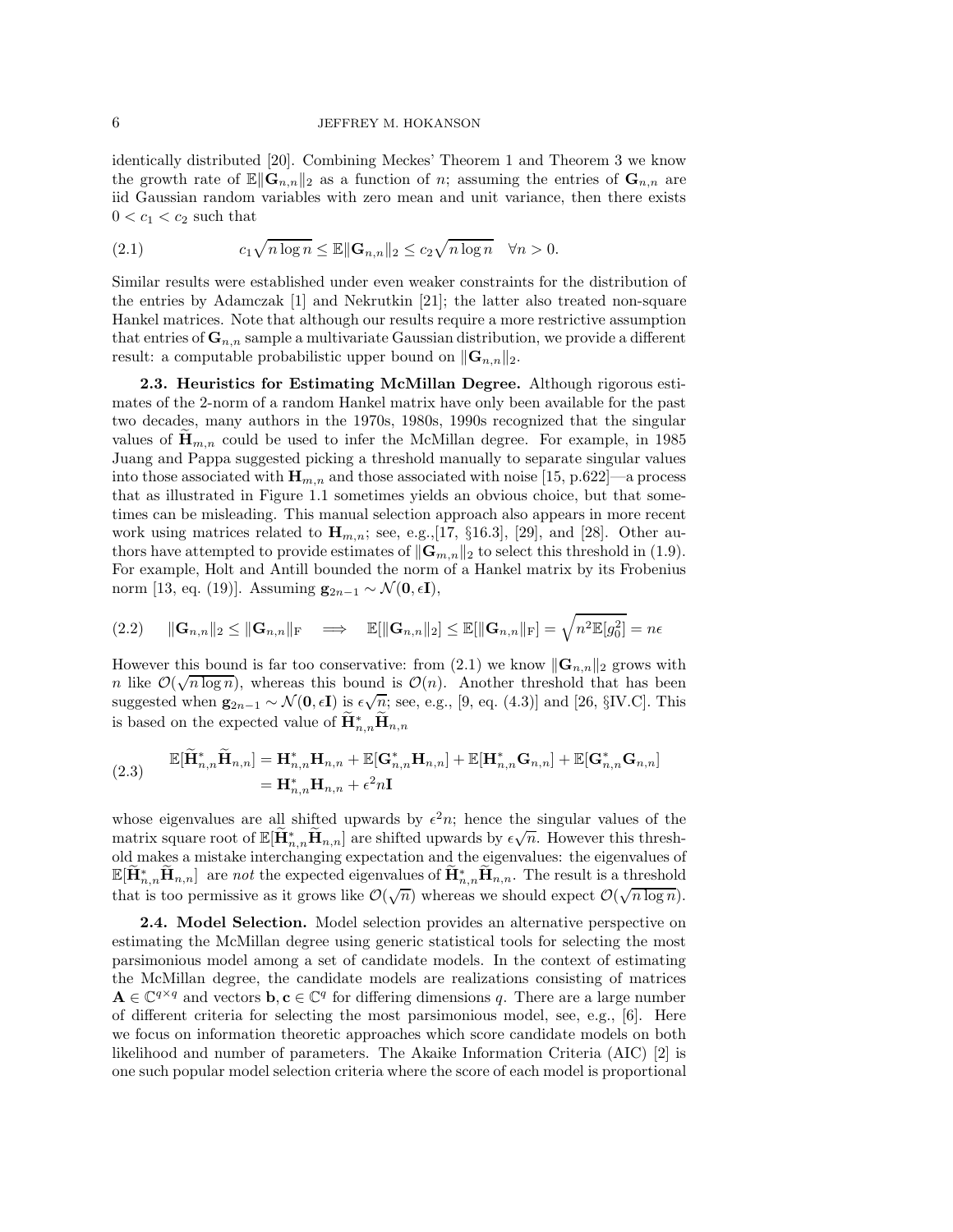to the number of free parameters minus the log-likelihood. In our context, for either real  $\mathbf{g}_n \sim \mathcal{N}(\mathbf{0}, \mathbf{\Sigma}_n)$  or complex circular  $\mathbf{g}_n \sim \mathcal{CN}(\mathbf{0}, \mathbf{\Sigma}_n)$  Gaussian random noise, the AIC score for a model of degree  $q$  is:

(2.4) 
$$
\text{AIC}(q) \propto 2 \min_{\substack{\mathbf{A} \in \mathbb{C}^{q \times q} \\ \mathbf{b}, \mathbf{c} \in \mathbb{C}^q}} \left\| \mathbf{\Sigma}^{-\frac{1}{2}} \left( \begin{bmatrix} \tilde{h}_0 \\ \tilde{h}_1 \\ \vdots \\ \tilde{h}_{n-1} \end{bmatrix} - \begin{bmatrix} \mathbf{c}^* \mathbf{A}^0 \mathbf{b} \\ \mathbf{c}^* \mathbf{A}^1 \mathbf{b} \\ \vdots \\ \mathbf{c}^* \mathbf{A}^{n-1} \mathbf{b} \end{bmatrix} \right) \right\|_2^2 + 4q + \text{constant}.
$$

The second term in the AIC encodes the number of real degrees of freedom in the model. Although **A**, **b**, and **c** have a collective  $q^2 + 2q$  degrees of freedom, there are only effectively 4q degrees of freedom. Without loss of generality we can assume  $c = 1$ and that **A** is diagonal as non-diagonalizable matrices are nowhere dense in  $\mathbb{C}^{q \times q}$  [\[10,](#page-13-8) p. 2739]; this leaves 2q complex parameters or 4q real parameters. Then the AIC selects the q minimizing  $\text{AIC}(q)$ . The challenge with this approach is its expense: for each candidate McMillan degree a minimal realization  ${A, b, c}$  must be constructed.

3. Random Hankel Matrix 2-Norm Bound. We now establish our main result: a probabilistic upper bound on the 2-norm of a random Hankel matrix whose entries are drawn from a multivariate normal distribution.

<span id="page-6-0"></span>THEOREM 3.1. Suppose  $\mathbf{g}_N \in \mathbb{C}^N$  is a random variable and  $\mathbf{G}_{m,n} \in \mathbb{C}^{m \times n}$  is a Hankel matrix constructed from  $\mathbf{g}_N$  as in [\(1.10\)](#page-2-3) where  $N = m + n - 1$ , then

<span id="page-6-2"></span>(3.1) 
$$
\|\mathbf{G}_{m,n}\|_{2} \leq \alpha \sqrt{N} \text{ with probability } p(\alpha)
$$

<span id="page-6-4"></span>where  $p(\alpha)$  depends on the distribution of  $\mathbf{g}_N$ :

<span id="page-6-3"></span><span id="page-6-1"></span>(3.2a) if 
$$
\mathbf{g}_N \sim \mathcal{N}(\mathbf{0}, \mathbf{I})
$$
, then  $p(\alpha) = \begin{cases} \text{erf}(\alpha/2) & (1 - e^{-\alpha^2/2})^{(N-1)/2}, & N \text{ odd}; \\ \text{erf}(\alpha/2)^2(1 - e^{-\alpha^2/2})^{N/2 - 1}, & N \text{ even}; \end{cases}$   
(3.2b) if  $\mathbf{g}_N \sim \mathcal{CN}(\mathbf{0}, \mathbf{I})$ , then  $p(\alpha) = (1 - e^{-\alpha^2/2})^N$ ;  
(3.2c) if  $\mathbf{g}_N \sim \mathcal{N}(\mathbf{0}, \Sigma)$ , then  $p(\alpha) = \gamma(N/2, \alpha^2/(2\|\Sigma^{\frac{1}{2}}\|_2^2))/\Gamma(N/2)$ ;  
(3.2d) if  $\mathbf{g}_N \sim \mathcal{CN}(\mathbf{0}, \Sigma)$ , then  $p(\alpha) = \gamma(N, \alpha^2/\|\Sigma^{\frac{1}{2}}\|_2^2)/\Gamma(N)$ 

where  $\Gamma$  denotes the Gamma function,  $\Gamma(s) := \int_0^\infty t^{s-1} e^{-t} dt$ ,  $\gamma$  is the lower incomplete gamma function,  $\gamma(s,x) := \int_0^x t^{s-1} e^{-t} dt$ , and erf is the error function,  $\operatorname{erf}(x) \coloneqq 2\pi^{-1/2} \int_0^x e^{-t^2} dt.$ 

We are able to state this result for any rectangular Hankel matrix  $\mathbf{G}_{m,n}$  as the first component of the proof—a circulant embedding to obtain a bound in terms of the DFT of  $g_N$ —yields the same bound for any Hankel matrix the same generating data of length  $N = m + n - 1$ . The second component then takes this bound and generates a probabilistic upper bound assuming a particular distribution for  $g_N$ .

**3.1. Asymptotic Growth.** Before proving this result, we ask: does  $\|\mathbf{G}_{n,n}\|_2$ grow at the same rate as  $n \to \infty$  as the bound provided by Meckes [\[20,](#page-14-9) Thm. 3], namely  $\mathcal{O}(n \log n)$ ? This is true for the circular complex normal case [\(3.2b\).](#page-6-1) For a fixed probability  $\tau \in (0,1)$ , then the  $\alpha$  satisfying  $\tau = p(\alpha)$  is

(3.3) 
$$
\alpha = \sqrt{-2\log(1 - \tau^{\frac{1}{N}})} = \sqrt{2\log N - \log(\log \tau)^2 + \mathcal{O}(N^{-1})} = \mathcal{O}(\log N)
$$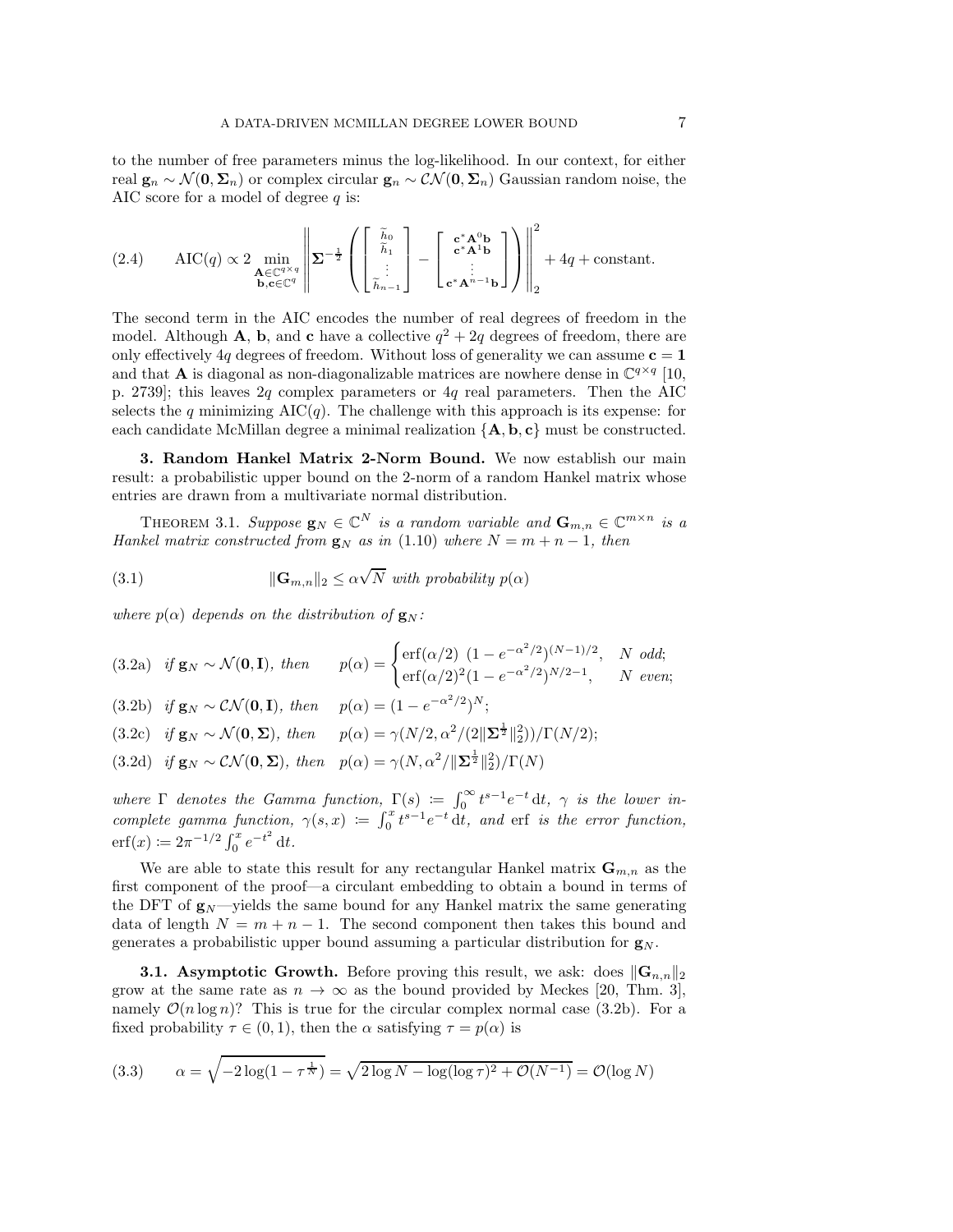<span id="page-7-0"></span>

FIG. 3.1. A comparison of the upper bounds from [Theorem](#page-6-0) 3.1 for  $\|\mathbf{G}_{m,n}\|_2$  for increasing N where  $m = \lceil \frac{N-1}{2} \rceil$  and  $n = \lfloor \frac{N-1}{2} \rfloor$ . The solid curves show the bounds from [Theorem](#page-6-0) 3.1 which hold when the covariance matrix of  $g_N$  is the identity matrix; the dashed lines show bound allowing other covariance matrices. The curves show the 1st, 50th, and 99th percentiles. The red bars show an empirical estimate of  $\|\mathbf{G}_{m,n}\|_2$  based on  $10^3$  Monte Carlo samples, showing the bound  $\beta$  that holds with probability  $\tau$ ; the bars similarly correspond to the 1st, 50th, and 99th percentiles.

as  $N \to \infty$ . Here we used a Taylor expansion of the exponential in  $\tau^{\frac{1}{N}} = \exp[\log[\tau^{\frac{1}{N}}]]$ to obtain this estimate. Hence in [\(3.1\),](#page-6-2)  $\|\mathbf{G}_{n,n}\|_2 = \mathcal{O}(\sqrt{N \log N}) = \mathcal{O}(n \log n)$  with probability  $\tau$  when  $\mathbf{g}_N \sim \mathcal{CN}(\mathbf{0}, \mathbf{I}).$ 

[Figure 3.1](#page-7-0) compares an empirical estimate the distribution of  $\|\mathbf{G}_{n,n}\|_2$  to the bounds provided by [Theorem 3.1.](#page-6-0) We observe that both the real and circular complex normal distribution bounds in [\(3.2a\)](#page-6-3) and [\(3.2b\)](#page-6-1) match the expected asymptotic growth rate of  $\mathcal{O}(\sqrt{n \log n})$ . Moreover, for these two cases, the bound is only approximately 2.5 times larger than the empirical estimate.

3.2. Circulant Embedding Bound. The first step in establishing Theorem [3.1](#page-6-0) bounds  $\|\mathbf{G}_{m,n}\|_2$  by embedding  $\mathbf{G}_{m,n}$ . This circulant matrix is diagonalized by the discrete Fourier transform matrix (DFT) allowing us to obtain its 2-norm. Although this circulant embedding technique has long been used for fast Hankel matrix-vector products [\[22,](#page-14-7) sec. 3.4], this is, to the best of our knowledge, the first time this embedding technique has been used to obtain bounds on the norm of a Hankel matrix.

<span id="page-7-1"></span>LEMMA 3.2. Suppose  $\mathbf{g}_N$  and  $\mathbf{G}_{m,n}$  are defined as in [Theorem](#page-6-0) 3.1, then

(3.4) 
$$
\|\mathbf{G}_{m,n}\|_2 \leq \sqrt{N} \|\mathbf{F}_N \mathbf{g}_N\|_{\infty}
$$

where  $[\mathbf{F}_N]_{j,k} = N^{-\frac{1}{2}} e^{-2\pi i j k/N}$  is the DFT matrix.

*Proof.* Let  $\mathbf{C}_N \in \mathbb{C}^{N \times N}$  be a circulant matrix [\[14,](#page-14-4) §0.9.6] whose first column is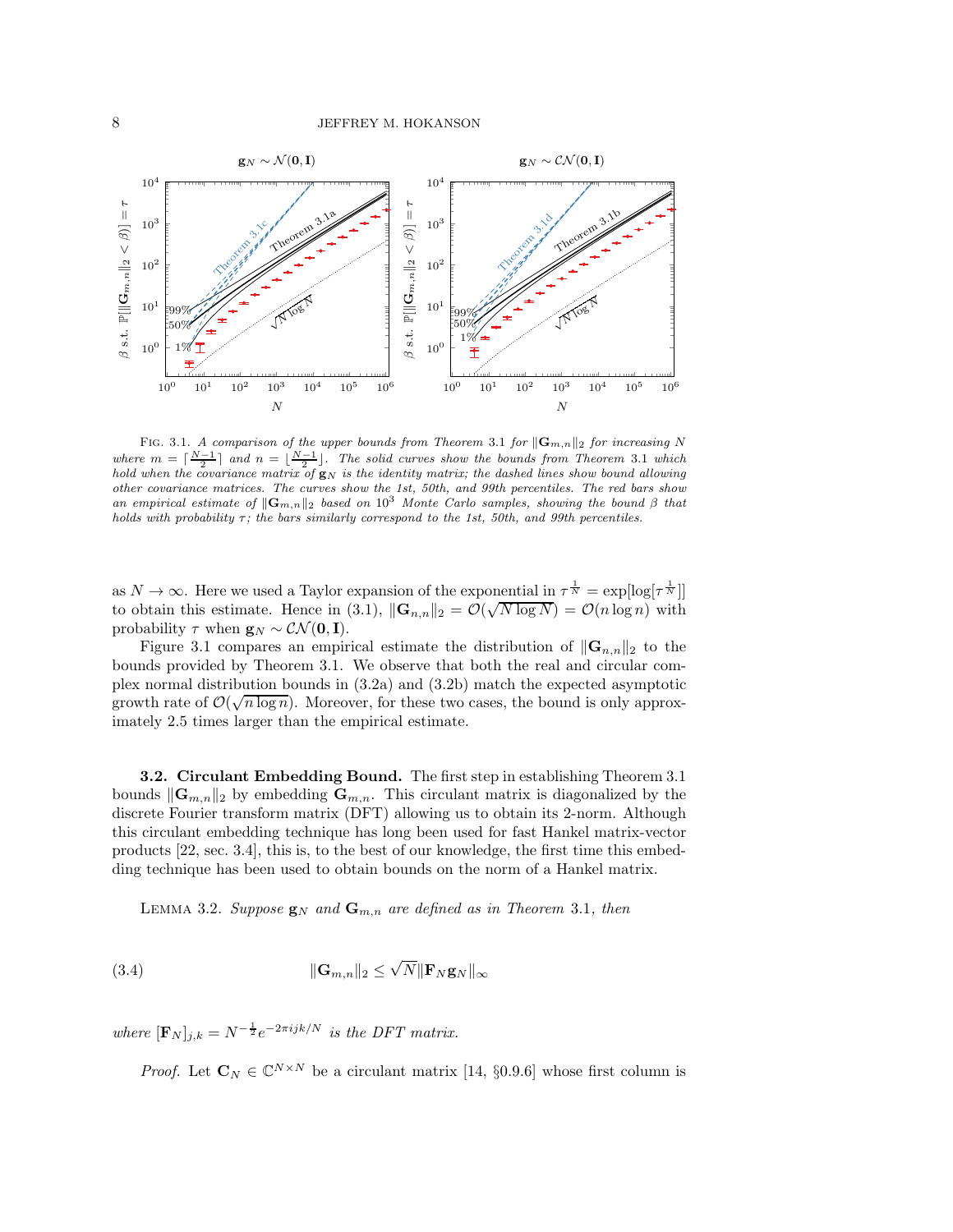$\mathbf{g}_N$  and recalling  $N = m + n - 1$ ,

$$
(3.5) \quad\n\mathbf{C}_{N} = \begin{bmatrix}\ng_0 & g_{m+n-2} & \cdots & g_{n-1} & g_{n-2} & \cdots & g_1 \\
g_1 & g_0 & \cdots & g_n & g_{n-1} & \cdots & g_2 \\
\vdots & \vdots & \ddots & \vdots & \vdots & \vdots \\
g_{m-1} & g_{m-2} & \cdots & g_0 & g_{m+n-2} & \cdots & g_m \\
g_m & g_{m-1} & \cdots & g_1 & g_0 & \cdots & g_{m+1} \\
\vdots & \vdots & \vdots & \vdots & \ddots & \vdots \\
g_{m+n-2} & g_{m+n-3} & \cdots & g_{n-1} & g_{n-2} & \cdots & g_0\n\end{bmatrix}
$$

Note the Hankel matrix  $\mathbf{G}_{m,n} \in \mathbb{C}^{m \times n}$  appears in the boxed region of  $\mathbf{C}_N$  with reversed columns. Hence the multiplication  $\mathbf{G}_{m,n}\mathbf{x}_n$  can be written as

(3.6) 
$$
\mathbf{G}_{m,n}\mathbf{x}_n = \begin{bmatrix} \mathbf{0} & \mathbf{I}_m \end{bmatrix} \mathbf{C}_N \begin{bmatrix} \mathbf{J}_n \\ \mathbf{0} \end{bmatrix} \mathbf{x}_n
$$

where  $\mathbf{I}_m \in \mathbb{C}^{m \times m}$  is the identity matrix and  $\mathbf{J}_m \in \mathbb{C}^{n \times n}$  is the identity matrix with columns reversed. Then, as the matrix 2-norm is induced by the vector 2-norm,

 $\bar{1}$ 

$$
(3.7) \qquad \|\mathbf{G}_{m,n}\|_{2} \coloneqq \max_{\mathbf{x}_{n}\in\mathbb{C}^{n}\backslash\{0\}} \frac{\|\mathbf{G}_{m,n}\mathbf{x}_{n}\|_{2}}{\|\mathbf{x}_{n}\|_{2}} = \max_{\mathbf{x}_{n}\in\mathbb{C}^{n}\backslash\{0\}} \frac{\left\|\begin{bmatrix}0 & \mathbf{I}_{m}\end{bmatrix}\mathbf{C}_{N}\begin{bmatrix}\mathbf{J}_{n} \\ \mathbf{0}\end{bmatrix}\mathbf{x}_{n}\right\|_{2}}{\|\mathbf{x}_{n}\|_{2}}
$$
\n
$$
\|\mathbf{C}_{N}\begin{bmatrix}\mathbf{J}_{n} \\ \mathbf{x}_{n}\end{bmatrix}\mathbf{x}_{n}\|_{2}
$$

$$
(3.8) \qquad \leq \max_{\mathbf{x}_n \in \mathbb{C}^n \setminus \{0\}} \frac{\left\| \mathbf{C}_N \left[ \begin{matrix} \mathbf{v}_n \\ \mathbf{0} \end{matrix} \right] \mathbf{x}_n \right\|_2}{\|\mathbf{x}_n\|_2} \leq \max_{\mathbf{y}_N \in \mathbb{C}^N \setminus \{0\}} \frac{\left\| \mathbf{C}_N \mathbf{y}_N \right\|_2}{\|\mathbf{y}_N\|_2} = \|\mathbf{C}_N\|_2.
$$

Finally, to bound the norm of  $\mathbf{C}_N$  we note that since  $\mathbf{C}_N$  is a circulant matrix, it has spectral decomposition [\[22,](#page-14-7) eq. (3.27)],

(3.9) 
$$
\mathbf{C}_N = \mathbf{F}_N^* \mathbf{\Lambda}_N \mathbf{F}_N, \qquad \mathbf{\Lambda}_N = \sqrt{N} \operatorname{diag}(\mathbf{F}_N \mathbf{g}_N),
$$

and then, as the 2-norm is unitarily invariant,

(3.10) 
$$
\|\mathbf{C}_N\|_2 = \|\mathbf{F}_N^*\mathbf{\Lambda}_N\mathbf{F}_N\|_2 = \|\mathbf{\Lambda}_N\|_2 = \sqrt{N}\|\mathbf{F}_N\mathbf{g}_N\|_{\infty}.
$$

**3.3. Bounds on Noise.** We now seek to bound  $\|\mathbf{F}_N \mathbf{g}_N\|_{\infty}$  for four different distributions associated with  $g_N$ , corresponding to the four cases in [\(3.2\).](#page-6-4) Here we denote the probability of an expression being true by  $\mathbb{P}$ ; e.g., the probability of  $z \leq \alpha$ being true for some random variable z is  $\mathbb{P}[z \leq \alpha] := \mathbb{E}[\mathbb{I}[\alpha - z]].$ 

LEMMA 3.3. Suppose  $\mathbf{g}_N \sim \mathcal{CN}(\mathbf{0}, \mathbf{I})$  and  $\alpha \geq 0$ , then

(3.11) 
$$
\mathbb{P}[\|\mathbf{F}_N \mathbf{g}_N\|_{\infty} \leq \alpha] = (1 - e^{-\alpha^2/2})^N.
$$

*Proof.* We begin by characterizing  $\mathbf{F}_N \mathbf{g}_N$ . Note  $\mathbb{E}[\mathbf{F}_N \mathbf{g}_N] = \mathbf{0}$  and hence the covariance and complementary covariance matrices are

(3.12) 
$$
\mathbb{E}[\mathbf{F}_N \mathbf{g}_N \mathbf{g}_N^* \mathbf{F}_N^*] = \mathbf{F}_N \mathbf{I} \mathbf{F}_N^* = \mathbf{I} \qquad \mathbb{E}[\mathbf{F}_N \mathbf{g}_N \mathbf{g}_N^{\top} \mathbf{F}_N^{\top}] = \mathbf{F}_N \mathbf{0} \mathbf{F}_N^{\top} = \mathbf{0}
$$

where the second statement follows as  $g_N$  is circular. Hence  $\mathbf{F}_N \mathbf{g}_N$  is a circular Gaussian random variable with  $\mathbf{F}_N \mathbf{g}_N \sim \mathcal{CN}(\mathbf{0}, \mathbf{I})$ ; cf. [\[23,](#page-14-6) subsec. 2.3.1]. As such,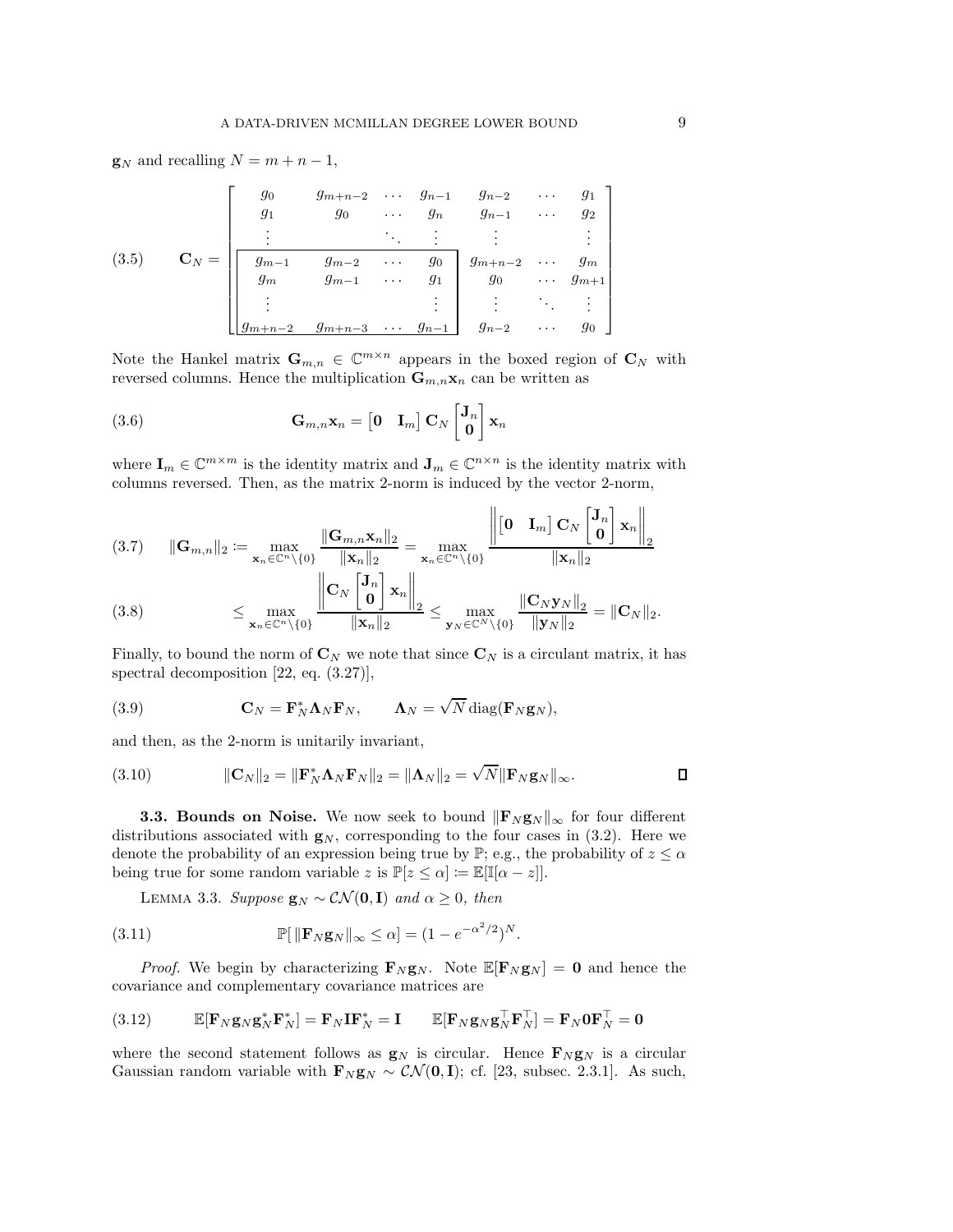the k entry of  $\mathbf{F}_N \mathbf{g}_N$  is independent of the  $\ell$ th entry when  $k \neq \ell$  and hence

<span id="page-9-0"></span>
$$
(3.13) \quad \mathbb{P}[\|\mathbf{F}_N\mathbf{g}_N\|\|_{\infty} \leq \alpha] \ = \ \mathbb{P}[\max_k |\mathbf{e}_k^* \mathbf{F}_N \mathbf{g}_N| \leq \alpha] \ = \ \prod_{k=0}^{N-1} \mathbb{P}[|\mathbf{e}_k^* \mathbf{F}_N \mathbf{g}_N| \leq \alpha]
$$

where  $\mathbf{e}_k$  denotes the *k*<sup>th</sup> column of the identity. Note  $\mathbf{e}_k^* \mathbf{F}_N \mathbf{g}_N$  has the distribution

(3.14) 
$$
\mathbf{e}_k^* \mathbf{F}_N \mathbf{g}_N \sim \mathcal{CN}(0,1).
$$

Hence  $|e_k^* \mathbf{F}_N \mathbf{g}_N|$  follows a Rayleigh distribution (i.e.,  $\chi_2$ , a  $\chi$ -distribution with two degrees of freedom) with the cumulative density function [\[23,](#page-14-6) eq. (2.74)]

(3.15) 
$$
\mathbb{P}[\left|\mathbf{e}_k^*\mathbf{F}_N\mathbf{g}_N\right| \leq \alpha] = 1 - e^{-\alpha^2/2}.
$$

Combining this with [\(3.13\)](#page-9-0) provides the desired probability.

The analogous result for real Gaussian random variables  $\mathbf{g}_N \sim \mathcal{N}(\mathbf{0}, \mathbf{I})$  requires additional care as the entries of  $\mathbf{F}_N \mathbf{g}_N$  are no longer independent—half of the entries are conjugates of the other half.

LEMMA 3.4. Suppose  $\mathbf{g}_N \sim \mathcal{N}(\mathbf{0}, \mathbf{I})$  and  $\alpha \geq 0$ , then

(3.16) 
$$
\mathbb{P}[\|\mathbf{F}_N \mathbf{g}_N\|_{\infty} \leq \alpha] = \begin{cases} \text{erf}(\alpha/2) \ (1 - e^{-\alpha^2/2})^{(N-1)/2}, & N \ odd; \\ \text{erf}(\alpha/2)^2 (1 - e^{-\alpha^2/2})^{N/2 - 1}, & N \ even. \end{cases}
$$

*Proof.* First, we write the real random variable  $g_N$  as a function of the complex circular normal variable  $z_N \sim \mathcal{CN}(\mathbf{0}, \mathbf{I})$ :

(3.17) 
$$
\mathbf{g}_N = 2^{-\frac{1}{2}} (\mathbf{z}_N + \overline{\mathbf{z}_N}) \sim \mathcal{N}(\mathbf{0}, \mathbf{I}).
$$

Then, defining  $\mathbf{w}_N := \mathbf{F}_N \mathbf{z}_N$ ,

(3.18) 
$$
\mathbf{F}_N \mathbf{g}_N = 2^{-\frac{1}{2}} (\mathbf{F}_N \mathbf{z}_N + \mathbf{F}_N \overline{\mathbf{z}_N}) = 2^{-\frac{1}{2}} (\mathbf{w}_N + \mathbf{F}_N \mathbf{F}_N^\top \overline{\mathbf{w}_N}).
$$

Above, the matrix  $\mathbf{F}_N \mathbf{F}_N^{\dagger}$  has the form

(3.19) 
$$
\mathbf{F}_{N}\mathbf{F}_{N}^{\top} = \begin{bmatrix} 1 & \mathbf{0}^{\top} \\ \mathbf{0} & \mathbf{J}_{N-1} \end{bmatrix} \in \mathbb{R}^{N \times N},
$$

where  $\mathbf{J}_{N-1}$  is the reversed identity matrix. Thus, the entries of  $\mathbf{F}_{N} \mathbf{g}_{N}$  are:

<span id="page-9-1"></span>
$$
(3.20) \quad \mathbf{e}_k^* \mathbf{F}_N \mathbf{g}_N = 2^{-\frac{1}{2}} \mathbf{e}_k^* \left( \begin{bmatrix} w_0 \\ w_1 \\ \vdots \\ w_{N-1} \end{bmatrix} + \begin{bmatrix} \frac{\overline{w_0}}{\overline{w_{N-1}}} \\ \vdots \\ \frac{\overline{w_1}}{\overline{w_1}} \end{bmatrix} \right) = \begin{cases} 2^{\frac{1}{2}} \operatorname{Re}[w_0], & k = 0; \\ 2^{-\frac{1}{2}} (w_k + \overline{w_{N-k}}) & k \neq 0. \end{cases}
$$

Then since  $\mathbf{w}_N = \mathbf{F}_N \mathbf{z}_N \sim \mathcal{CN}(\mathbf{0}, \mathbf{I})$ , each entry of  $\mathbf{F}_N \mathbf{g}_N$  is distributed like

(3.21) 
$$
\mathbf{e}_k^* \mathbf{F}_N \mathbf{g}_N \sim \begin{cases} \mathcal{N}(0,2), & k = 0 \text{ or } k = N/2; \\ \mathcal{CN}(0,1), & \text{otherwise}; \end{cases}
$$

with cumulative density functions

<span id="page-9-2"></span>(3.22) 
$$
\mathbb{P}[\left|\mathbf{e}_k^* \mathbf{F}_N \mathbf{g}_N\right| \leq \alpha) = \begin{cases} \text{erf}(\alpha/2), & k = 0 \text{ or } N/2; \\ 1 - e^{-\alpha^2/2}, & \text{otherwise.} \end{cases}
$$

 $\Box$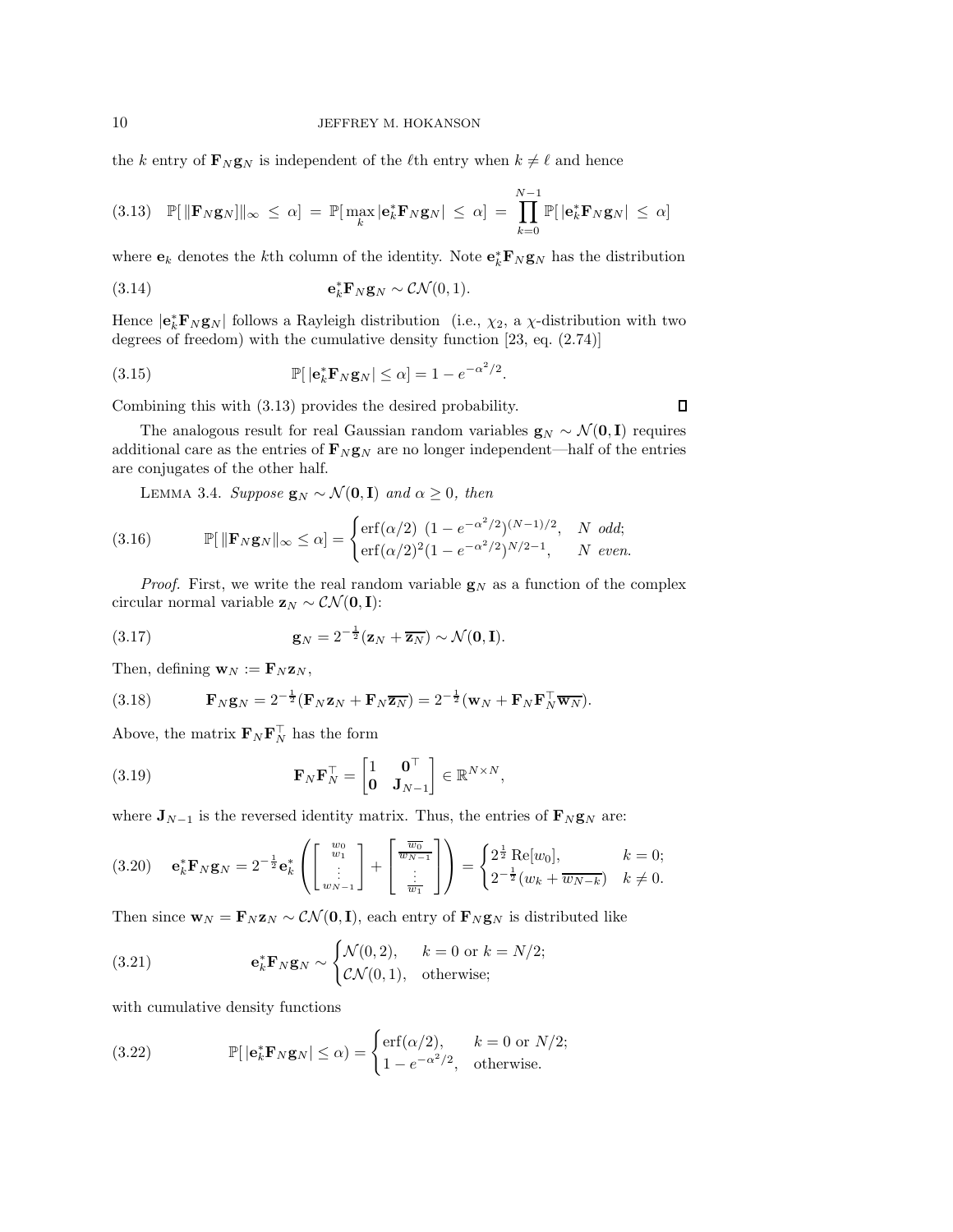Then since the first  $\lfloor N/2 \rfloor$  entries of  $\mathbf{F}_N \mathbf{g}_N$  are independent of each other and the remaining are fully determined by this first half, cf. [\(3.20\),](#page-9-1) we have

(3.23)

$$
\mathbb{P}[\|\mathbf{F}_N\mathbf{g}_N\|_{\infty}\leq \alpha] = \mathbb{P}\left[\max_{k=0,\dots,\lfloor N/2\rfloor}|\mathbf{e}_k^*\mathbf{F}_N\mathbf{g}_N|\leq \alpha\right] = \prod_{k=0}^{\lfloor N/2\rfloor} \mathbb{P}[\left|\mathbf{e}_k^*\mathbf{F}_N\mathbf{g}_N\right|\leq \alpha].
$$

Then using the entrywise expression [\(3.22\)](#page-9-2) we obtain the desired bound.

Unfortunately we have been unable to find satisfying bounds on  $\|\mathbf{F}_N \mathbf{g}_N\|_{\infty}$  when  $g_N$  has covariance matrix that is not an identity matrix. Suppose  $g_N \sim \mathcal{CN}(0, \Sigma)$  for some Hermitian positive definite  $\Sigma$ ; then  $\mathbf{F}_N \mathbf{g}_N \sim \mathcal{CN}(\mathbf{0}, \mathbf{F}_N \Sigma \mathbf{F}_N^*)$ . As the entries of  $\mathbf{F}_N \mathbf{g}_N$  are now correlated, we cannot separate the probabily of the max into the product of probabilities [\(3.13\).](#page-9-0) The following two bounds provide guideance in this case, using the equivalence of finite dimensional norms and the fact  $\mathbf{F}_N$  is a unitary matrix:

<span id="page-10-0"></span>(3.24) 
$$
\|\mathbf{F}_N \mathbf{g}_N\|_{\infty} \le \|\mathbf{F}_N \mathbf{g}_N\|_2 = \|\mathbf{g}_N\|_2.
$$

Although this provides a bound, as evidenced in [Figure 3.1,](#page-7-0) it does not achieve the expected asymptotic growth rate of  $\mathcal{O}(\sqrt{N \log N})$  as  $N \to \infty$ .

LEMMA 3.5. Suppose  $\mathbf{g}_N \sim \mathcal{N}(\mathbf{0}, \mathbf{\Sigma})$  where  $\mathbf{\Sigma} \in \mathbb{R}^{N \times N}$  is symmetric positive definite and  $\alpha \geq 0$ , then

(3.25) 
$$
\mathbb{P}[\|\mathbf{F}_N \mathbf{g}_N\|_{\infty} \leq \alpha \|\mathbf{\Sigma}^{\frac{1}{2}}\|_2] = 1 - \Gamma(N/2)^{-1} \gamma(N/2, \alpha^2/2).
$$

*Proof.* Writing  $\mathbf{g}_N = \Sigma^{\frac{1}{2}} \mathbf{w}_N$  where  $\mathbf{w} \sim \mathcal{N}(\mathbf{0}, \mathbf{I})$ , then invoking [\(3.24\),](#page-10-0)

kF<sup>N</sup> g<sup>N</sup> k<sup>∞</sup> = kF<sup>N</sup> Σ 1 <sup>2</sup> w<sup>N</sup> k<sup>∞</sup> ≤ kF<sup>N</sup> Σ 1 <sup>2</sup> w<sup>N</sup> k<sup>2</sup> ≤ kΣ 1 (3.26) <sup>2</sup> k2kw<sup>N</sup> k2.

The term  $\|\mathbf{w}_N\|_2$  samples a *χ*-distribution with *n* degrees of freedom and the result follows from this density's cumulative distribution follows from this density's cumulative distribution.

The proof for the complex case is identical except that the  $\chi$ -distribution has a total of 2N degrees of freedom, with half coming from the real part and half from the imaginary part.

LEMMA 3.6. Suppose  $\mathbf{g}_N \sim \mathcal{N}(\mathbf{0}, \mathbf{\Sigma})$  where  $\mathbf{\Sigma} \in \mathbb{C}^{N \times N}$  is a Hermitian positive definite matrix and  $\alpha \geq 0$ , then

(3.27) 
$$
\mathbb{P}[\|\mathbf{F}_N \mathbf{g}_N\|_{\infty} \leq \alpha \|\mathbf{\Sigma}^{\frac{1}{2}}\|_2] = 1 - \Gamma(N)^{-1} \gamma(N, \alpha^2/2).
$$

4. McMillan Degree Lower Bound. Having provided the bound on the norm of a random Hankel matrix  $\|\mathbf{G}_{m,n}\|_2$  in [Theorem 3.1,](#page-6-0) we now formally state the McMillan degree lower bound based on this result.

<span id="page-10-1"></span>THEOREM 4.1. Suppose  $\mathbf{h} \in \ell_1(\mathbb{N})$  is the impulse response of a system. Given noisy measurements  $\widetilde{h}_k = h_k + g_k$  constructed into a Hankel matrix  $\widetilde{\mathbf{H}}_{m,n} \in \mathbb{C}^{m \times n}$ , the McMillan degree of  $\bf{h}$  is bounded below by

(4.1) 
$$
\mathcal{M}(\mathbf{h}) \geq \sum_{k=1}^{\min(m,n)} \mathbb{I}[\sigma_k(\widetilde{\mathbf{H}}_{m,n}) - \alpha \sqrt{m+n-1}] \text{ with probability } p(\alpha)
$$

where  $p(\alpha)$  depends on the distribution of  $\mathbf{g}_{m+n-1}$  as given in [\(3.2\)](#page-6-4).

 $\Box$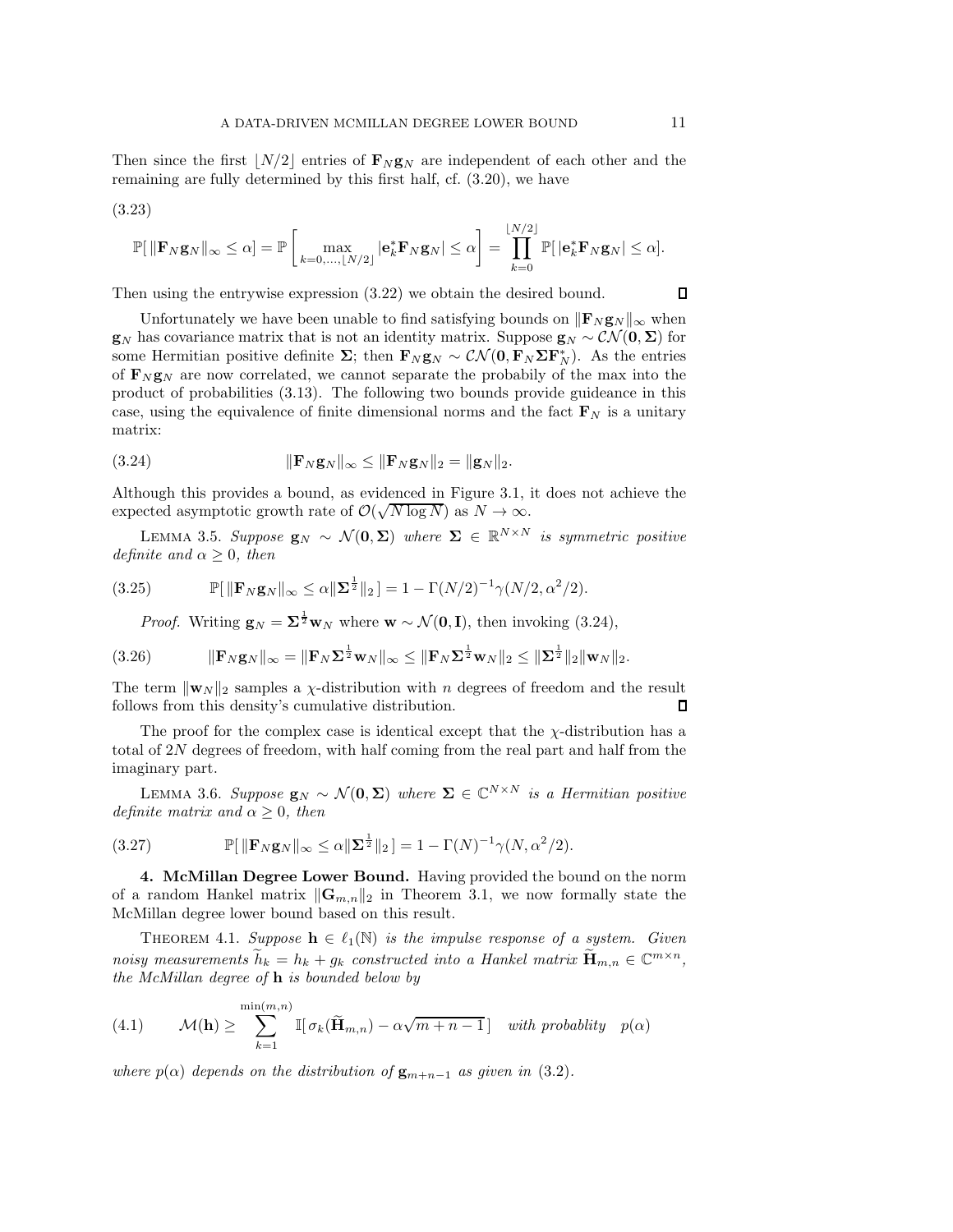*Proof.* From  $(1.9)$  and  $(1.10)$ 

(4.2) 
$$
\mathcal{M}(\mathbf{h}) \geq \sum_{k=1}^{\min(m,n)} \mathbb{I}[\sigma_k(\widetilde{\mathbf{H}}_{m,n}) - ||\mathbf{G}_{m,n}||_2]
$$

From [Theorem 3.1](#page-6-0) we obtain a probabilistic upper bound on  $\|\mathbf{G}_{m,n}\|_2$ , which in turn provides a probabilistic lower bound on  $\mathcal{M}(\mathbf{h})$ . provides a probabilistic lower bound on  $\mathcal{M}(\mathbf{h})$ .

<span id="page-11-1"></span>5. Empirical Bound. Before continuing to the numerical experiments, we note that we need not necessarily rely on an exact, probabilistic upper bound of  $\|\mathbf{G}_{m,n}\|_{2}$ . [Instead, as it is inexpensive to compute the 2-norm of a Hankel matrix \(see sub](#page-4-1)section 2.1), we can instead sample many realisations of the noise to estimate the cumulative density function associated with the 2-norm of this Hankel matrix. The advantage of this approach is it provides sharper estimates of  $\|\mathbf{G}_{m,n}\|_2$  and is applicable to a wider variety of distributions of  $g_k$ . However because this is an empirical estimate, we cannot provide the guarantees as in [Theorem 4.1.](#page-10-1)

<span id="page-11-0"></span>6. Numerical Examples. Here we provide two examples of our McMillan degree lower bound: one with complex valued data with a system known McMillan degree and another with real data with a highly reducible system. In these examples we compute the AIC score using HSVD [\[4\]](#page-13-9) to estimate the (approximate) optimal model parameters of each candidate McMillan degree. Following the principles of reproducible research, code for constructing these examples is available at [https://](https://github.com/jeffrey-hokanson/McMillanDegree) [github.com/jeffrey-hokanson/McMillanDegree](https://github.com/jeffrey-hokanson/McMillanDegree).

<span id="page-11-2"></span>6.1. Complex Valued Data. This test problem from magnetic resonance spectroscopy [\[27,](#page-14-17) Tab. 1] considers sum of eleven complex exponentials.

(6.1) 
$$
h_k = \sum_{k=1}^{11} a_k e^{135i\pi/180} e^{(2i\pi f_k - d_k)j\delta}
$$

where  $\delta = \frac{1}{3} \times 10^{-3}$  and parameters

|  |  |  |  |  | $a = [75 \t 150 \t 75 \t 150 \t 150 \t 150 \t 150 \t 150 \t 1400 \t 60 \t 500]$                                     |  |  |
|--|--|--|--|--|---------------------------------------------------------------------------------------------------------------------|--|--|
|  |  |  |  |  | $(6.2)$ <b>f</b> = $\begin{bmatrix} -86 & -70 & -54 & 152 & 168 & 292 & 308 & 360 & 440 & 490 & 530 \end{bmatrix}$  |  |  |
|  |  |  |  |  | $\mathbf{d} = [ 50 \quad 50 \quad 50 \quad 50 \quad 50 \quad 50 \quad 50 \quad 25 \quad 285.7 \quad 25 \quad 200 ]$ |  |  |

To simulate detector noise, we add complex circular Gaussian random noise g ∼  $\mathcal{CN}(\mathbf{0}, 15^2 \mathbf{I})$ . This example we use a total of  $N = 256$  measurements.

[Figure 6.1](#page-12-0) illustrates how different approaches estimate the number complex exponentials are present in  $\mathbf{h}_N$ ; recall from [subsection 1.3,](#page-4-2) determining the number of exponentials is equivalent to determining the McMillan degree. As expected, the McMillan degree lower bound in [Theorem 4.1](#page-10-1) provides a lower bound on McMillan degree. By using an empirical estimate of  $\|\mathbf{G}_{m,n}\|_2$  as described in [5](#page-11-1) we obtain a sharper and frequently correct estimate of the McMillan degree. This suggests that most of the loss of accuracy in our bound occurs mainly in the embedding step [\(Lemma 3.2\)](#page-7-1), not in the use Weyl's theorem for the singular values [Theorem 4.1.](#page-10-1) The AIC performs well in this case, but as it requires identifying requires more computation to obtain the fits for each candidate number of exponentials.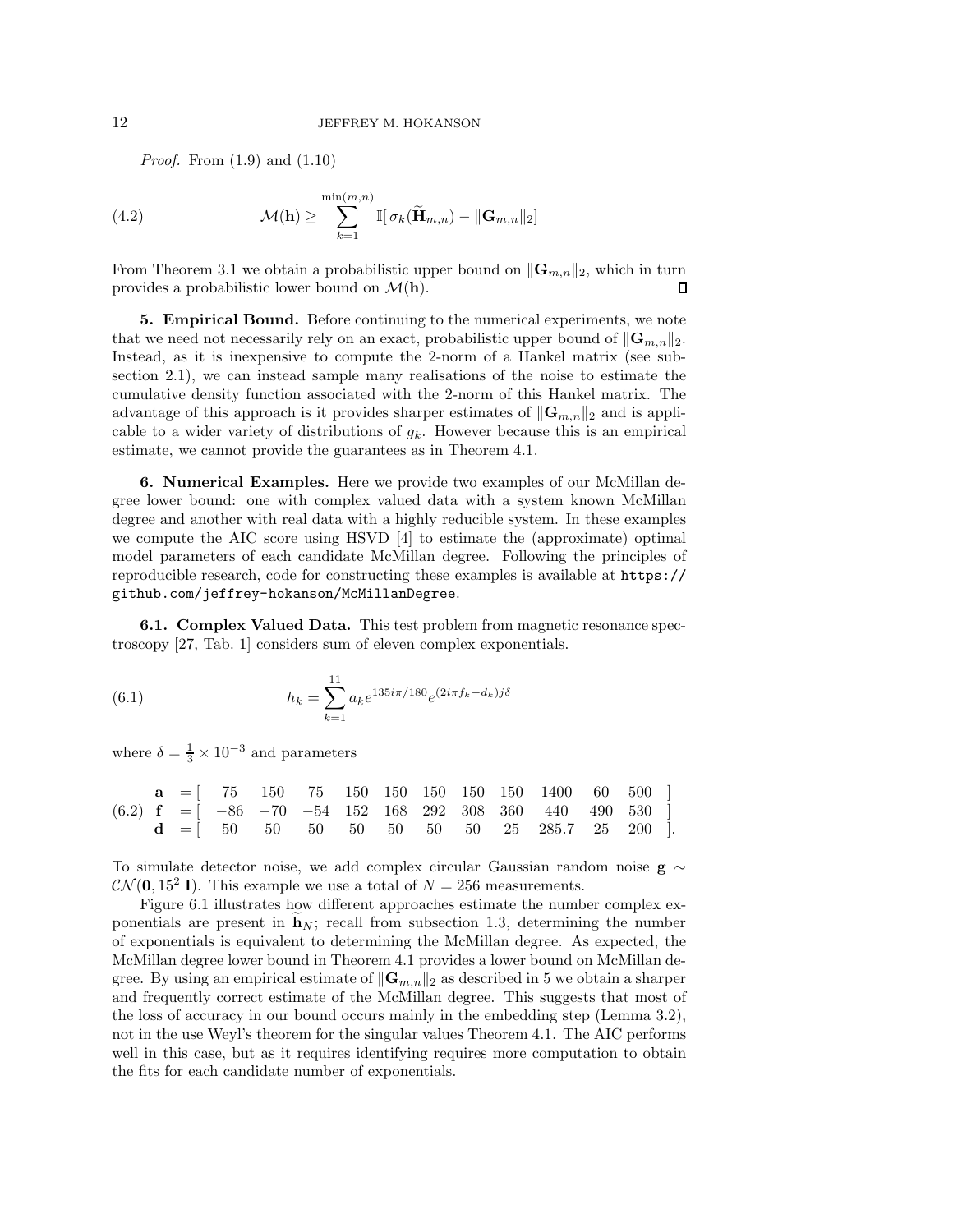<span id="page-12-0"></span>

FIG. 6.1. The application of our bounds and the AIC to estimate the number of complex exponentials embedded in complex Gaussian noise as described in [subsection](#page-11-2) 6.1. The left plot shows the distribution of the first twenty singular values of  $\dot{H}_{129,128}$  constructed from 1000 realizations, where the frequency is denoted by the width of the shaded region and the range is denoted by the vertical black bar. The three right plots show the estimated model order using different techniques and the true model order of eleven is denoted by the hollow black rectangle.

<span id="page-12-1"></span>6.2. Real Valued Data. As a second example, we consider the clamped beam model from the SLICOT benchmarks for model reduction [\[7\]](#page-13-10). This considers a beam where the input is a force applied at the free boundary and the output is the displacement at this boundary. Although originally a continuous time model, we can convert this to a discrete-time system in the form of [\(1.2\)](#page-0-0) using the matrix exponential

(6.3) 
$$
\mathbf{x}_{j} = e^{\mathbf{A}\delta}\mathbf{x}_{j-1} + \mathbf{b}u_{j}, \text{ where } \mathbf{b}, \mathbf{c}, \mathbf{x}_{j} \in \mathbb{R}^{348}, \mathbf{A} \in \mathbb{R}^{348 \times 348}
$$

$$
y_{j} = \mathbf{c}^{\top}\mathbf{x}_{j}.
$$

Here we take the time step  $\delta = 0.1$  and use  $N = 2^{13} = 8192$  measurements to which we add real Gaussian noise with  $\mathbf{g}_N \sim \mathcal{N}(\mathbf{0}, 10^{-2}\mathbf{I})$ . Although this example has a McMillan degree of 348, corresponding to the dimension of  $A$ , it is highly reducible and the singular values of  $\mathbf{H}_{m,n}$  decay rapidly. This simulates real systems which may have components that cannot be resolved due to noise.

[Figure 6.2](#page-13-11) illustrates different approaches for estimating the McMillan degree of this system. Unlike the previous example, we have no hope of estimating the true McMillan degree of A, as even in the absence of noise only 105 singular values of  $H_{4097,4096}$  exceed  $10^{-10}$ . With the addition of noise we obtain a McMillan degree lower bound of 8 using [Theorem 4.1](#page-10-1) and 12 using the empirical estimate. Both of these are smaller than than the McMillan degree estimate provided by the AIC.

7. Conclusion. Here we have established an upper bound on the norm of a random Hankel matrix with no unknown constants in [Theorem 3.1](#page-6-0) and used this result to construct a lower bound on the McMillan degree from noisy impulse response measurements in [Theorem 4.1.](#page-10-1) As the examples in [section 6](#page-11-0) illustrate, this bound provides a useful lower bound on the McMillan degree that can be applied to both modal analysis and system identification. However in engineering practice, we expect the empirically determined bound on  $\|\mathbf{G}_{m,n}\|_2$  to be more useful. It provides a sharper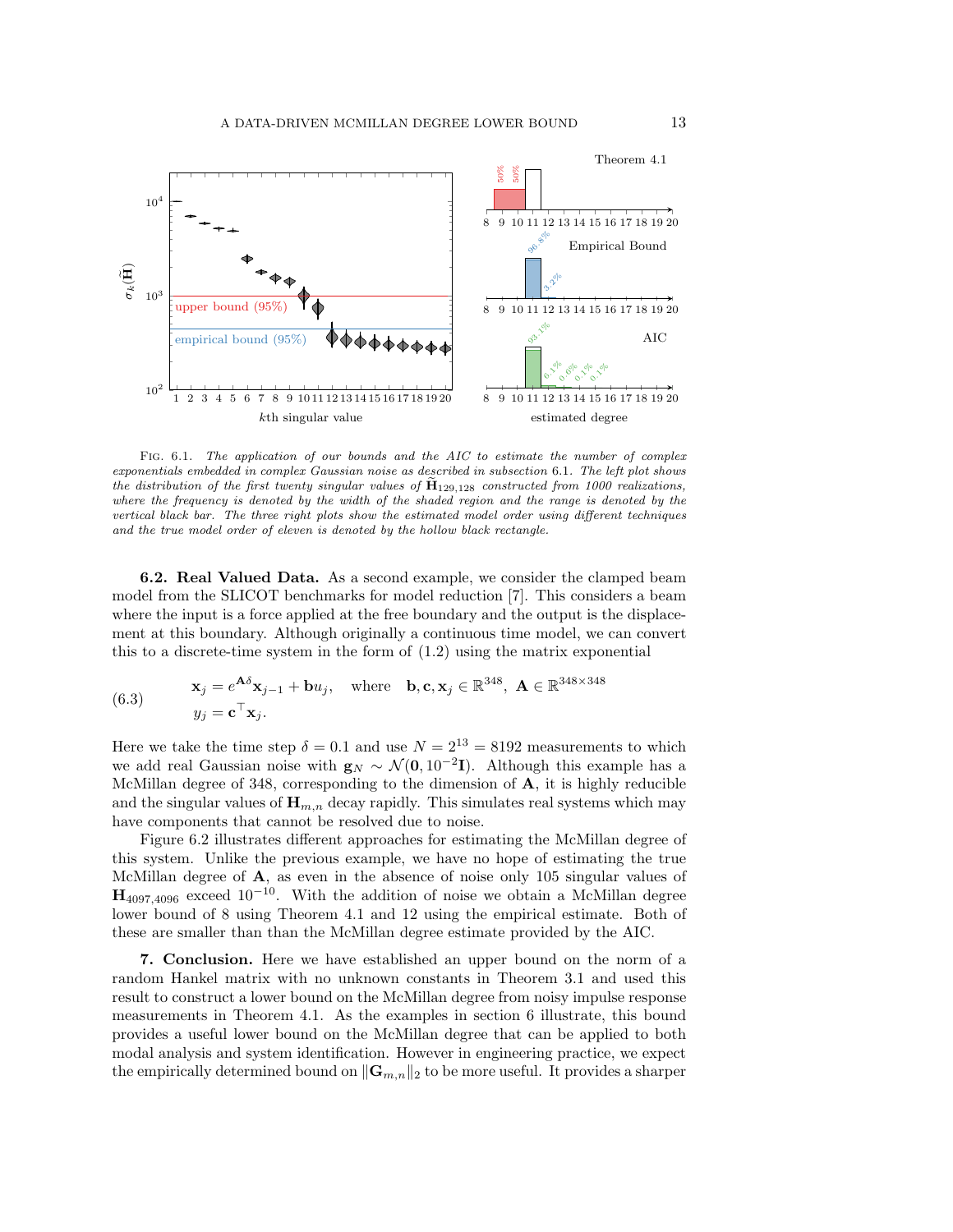<span id="page-13-11"></span>

Fig. 6.2. The application of our bounds and the AIC to estimate the McMillan degree of the beam model described in [subsection](#page-12-1) 6.2. The left plot shows the distribution of singular values of  $\dot{H}_{4097,4096}$  over one thousand realizations as in [Figure](#page-12-0) 6.1. The three plots on the right show the estimated model order using different techniques.

bound and is easy to compute without knowledge of the underlying noise distribution by using measurements of the system with no input.

Acknowledgements. I would like to thank Mark Embree for his support during my PhD where this result originated, Paul Martin for his feedback on an early draft of this manuscript, and the anonymous reviewers for their help refining this manuscript.

## REFERENCES

- <span id="page-13-4"></span>[1] R. Adamczak, A few remarks on the operator norm of random Toeplitz matrices, J. Theor. Probab., 23 (2010), pp. 85–108, [https://doi.org/10.1007/s10959-008-0201-7.](https://doi.org/10.1007/s10959-008-0201-7)
- <span id="page-13-7"></span>[2] H. Akaike, A new look at the statistical model identification, IEEE T. Automat. Contr., 19 (1974), [https://doi.org/10.1109/TAC.1974.1100705.](https://doi.org/10.1109/TAC.1974.1100705)
- <span id="page-13-2"></span>[3] Z. D. BAI, Methodologies in the spectral analysis of large dimensional random matrices, a review, Stat. Sinica, 9 (1999), pp. 611–677.
- <span id="page-13-9"></span>[4] H. BARKHUIJSEN, R. DE BEER, AND D. VAN ORMONDT, *Improved algorithm for noniterative* time-domain model fitting to exponentially damped magnetic resonance signals, J. Magn. Reson., 73 (1987), pp. 553–557, [https://doi.org/10.1016/0022-2364\(87\)90023-0.](https://doi.org/10.1016/0022-2364(87)90023-0)
- <span id="page-13-3"></span>[5] W. BRYC, A. DEMBO, AND T. JIANG, Spectral measure of large random Hankel, Markov and Toeplitz matrices, Ann. Probab., 34 (2006), pp. 1–38, [https://doi.org/10.1214/](https://doi.org/10.1214/009117905000000495) [009117905000000495.](https://doi.org/10.1214/009117905000000495)
- <span id="page-13-6"></span>[6] K. P. Burnham and D. R. Anderson, Model Selection and Multimodel Inference, Springer, New York, 2002, [https://doi.org/10.1007/b97636.](https://doi.org/10.1007/b97636)
- <span id="page-13-10"></span>[7] Y. Chahlaoui and P. V. Dooren, A collection of benchmark examples for model reduction of linear time invariant dynamical systems, Tech. Report 2, SLICOT, Feb. 2002.
- <span id="page-13-1"></span>[8] M. T. CHU AND M. M. LIN, On the finite rank and finite-dimensional representation of bounded semi-infinite hankel operators, IMA J. Numer. Anal., 35 (2015), pp. 1256–1276, [https://](https://doi.org/10.1093/imanum/dru001) [doi.org/10.1093/imanum/dru001.](https://doi.org/10.1093/imanum/dru001)
- <span id="page-13-5"></span>[9] P. de Groen and B. de Moor, The fit of a sum of exponentials to noisy data, J. Comput. Appl. Math., 20 (1987), pp. 175–187, [https://doi.org/10.1016/0377-0427\(87\)90135-x.](https://doi.org/10.1016/0377-0427(87)90135-x)
- <span id="page-13-8"></span>[10] P. V. DOOREN, K. A. GALLIVAN, AND P.-A. ABSIL,  $\mathcal{H}_2$ -optimal model reduction with higherorder poles, SIAM J. Matrix Anal. A., 31 (2010), pp. 2738–2753, [https://doi.org/10.1137/](https://doi.org/10.1137/080731591) [080731591.](https://doi.org/10.1137/080731591)
- <span id="page-13-0"></span>[11] G. C. Goodwin and R. L. Payne, Dynamic System Identification: Experiment De-